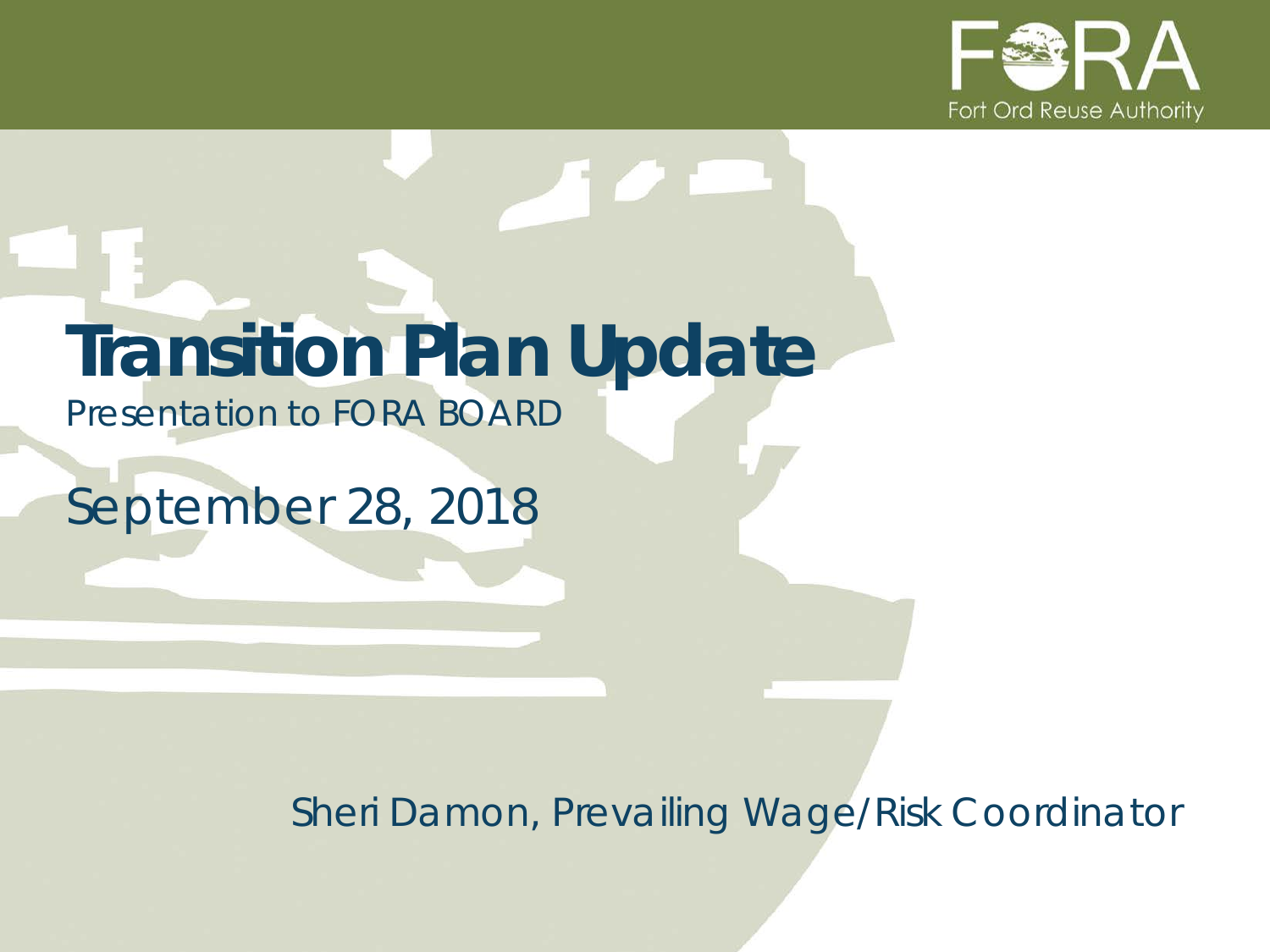### **FORA History/Executive Summary**



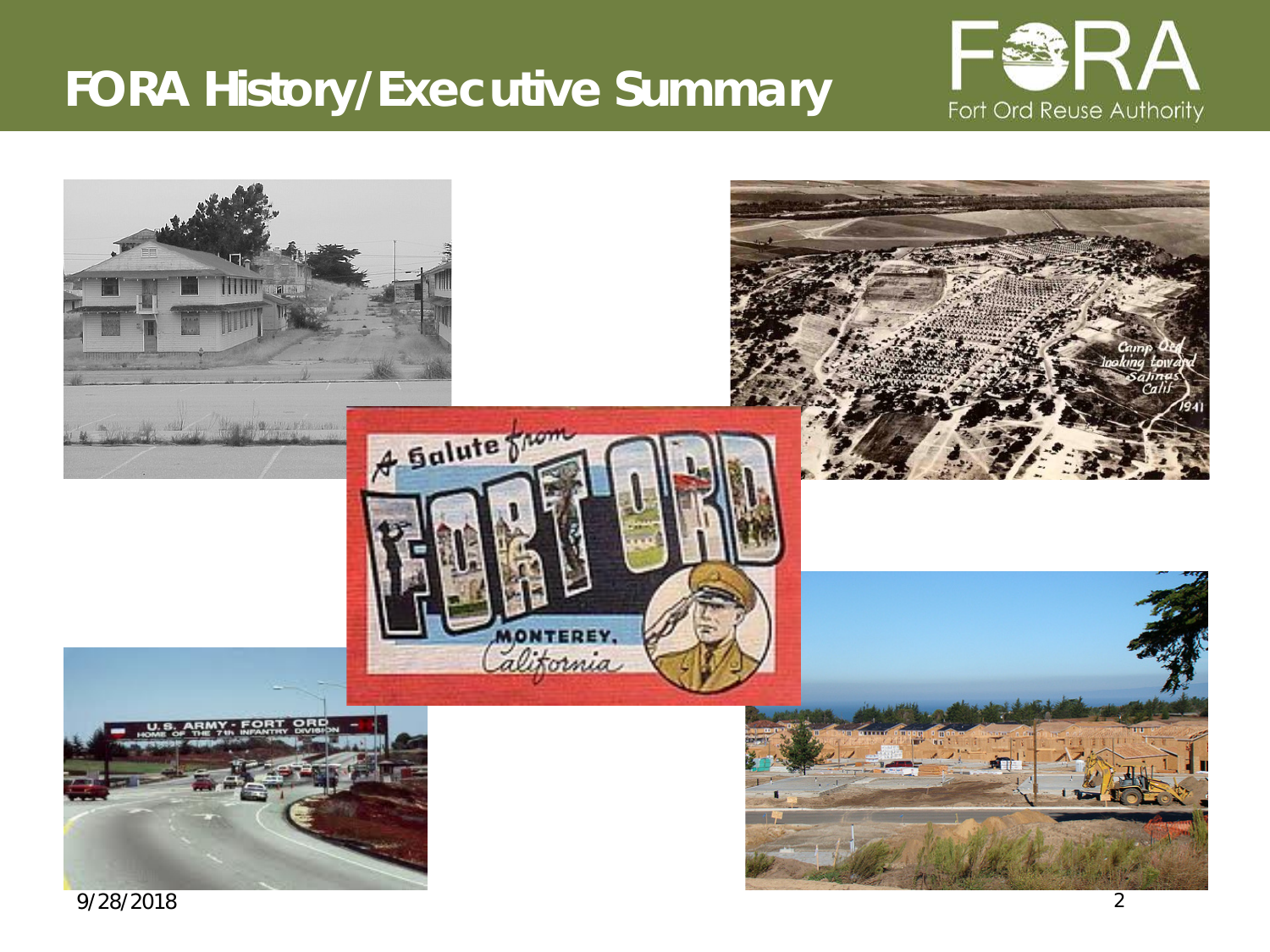



- Where We've Been
- What's "New"?
- Revised Draft Resolution
- Key Issues

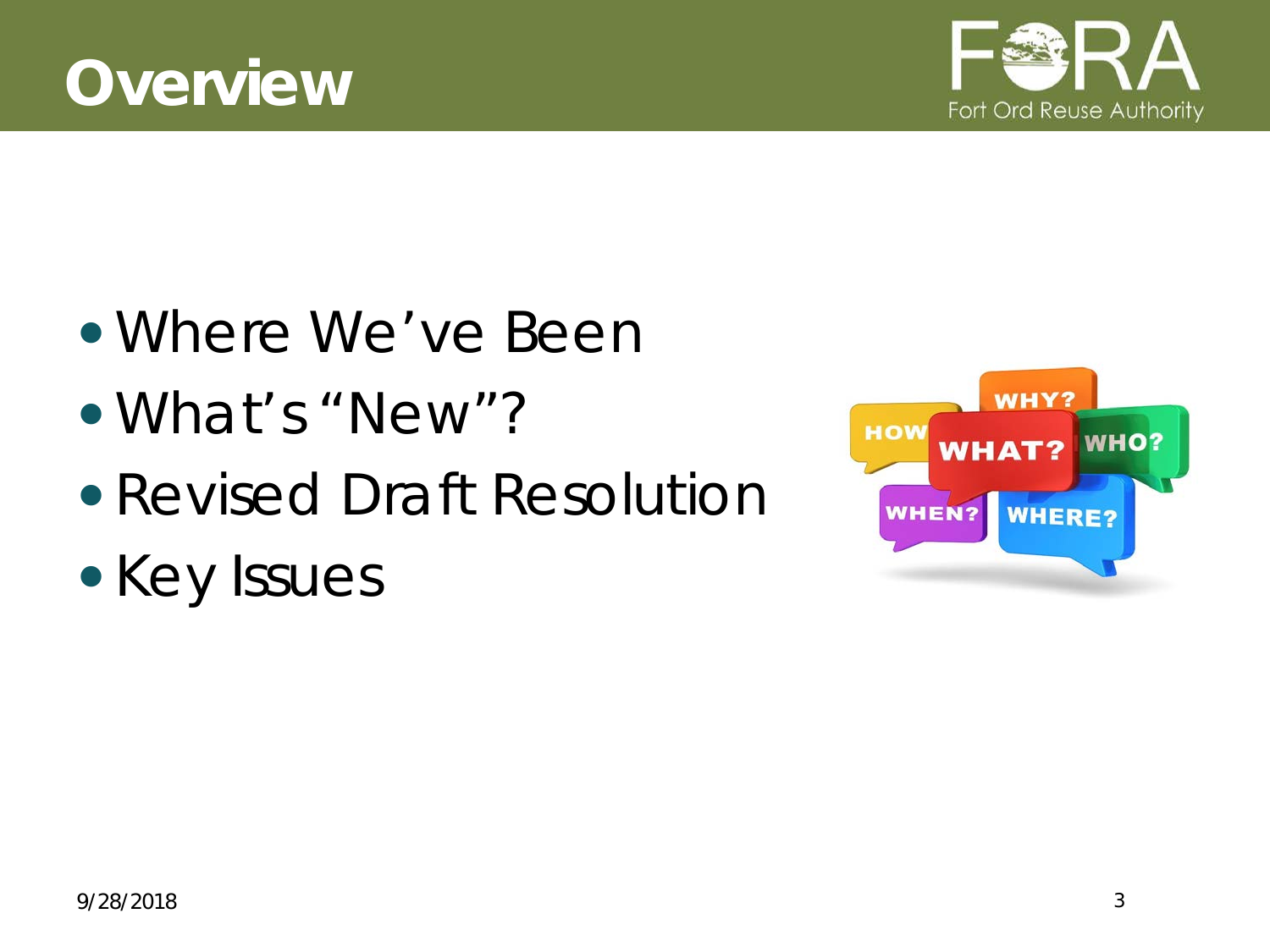

- Create single entity successor (JPA)
- *Seek extension of CFD/powers for successor*
- Utilize Implementation Agreement/Percentage assignment for jurisdiction's fair and equitable contribution to successor to complete FORA program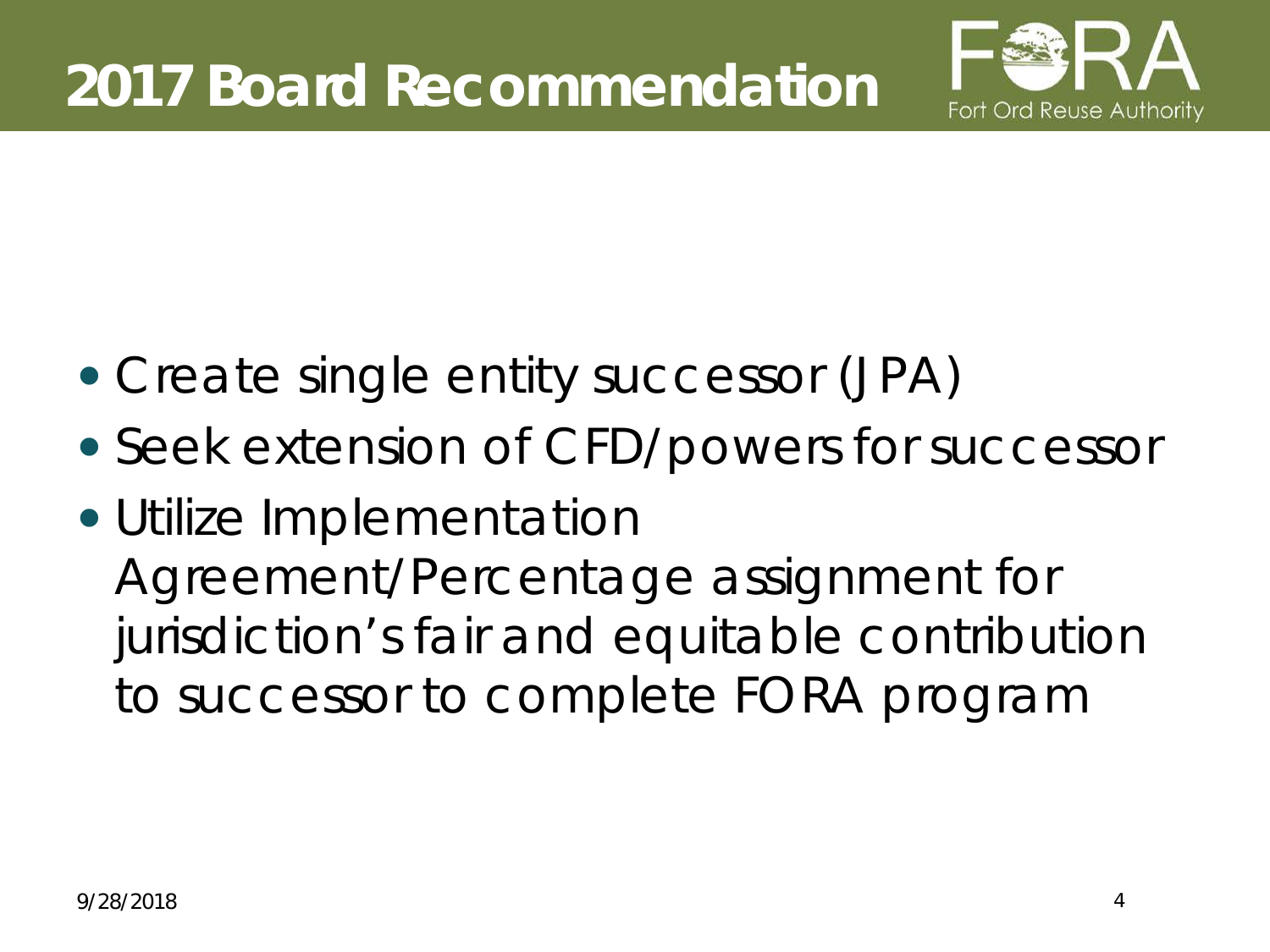## **Transition Plan History**



- **January 2018**
	- <sup>o</sup> **Compiled and Presented Subject Matter contracts**
- **February 2018**
	- <sup>o</sup> **Compiled and Presented Subject Matter Contracts**
- **March 2018**
	- <sup>o</sup> **Compiled and Presented Subject Matter Contracts**
- **April 2018**
	- <sup>o</sup> **Compiled and Presented Subject Matter Contracts**
	- <sup>o</sup> **Transition Ad Hoc Committee Meetings**
- **May 2018**
	- <sup>o</sup> **Compiled and Presented Subject Matter Contracts**
	- <sup>o</sup> **Transition Ad Hoc Committee Meetings**
- **June 5, 2018**
	- <sup>o</sup> **Compiled Draft Plan Document and Policy issues**
- **July 13, 2018**
	- **Board Presentation and Revised Contract Assignments**
- **August 13, 2018**
	- **Draft Resolution**
	- <sup>o</sup> **Multiple Meetings**
- **September 28, 2018**
	- <sup>o</sup> **Revised Draft Transition Plan Resolution**
	- <sup>o</sup> **Multiple meetings**

9/28/2018

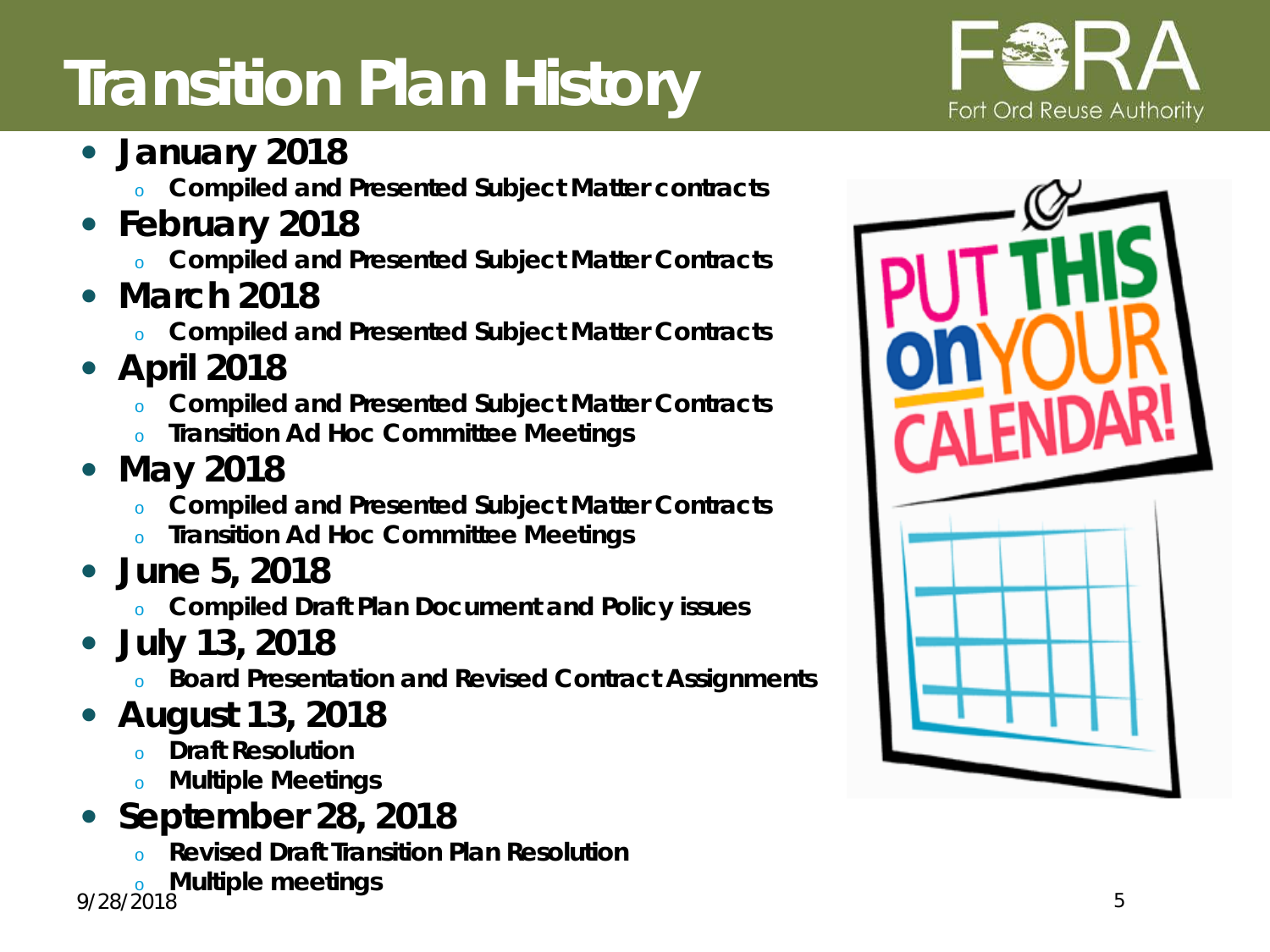

Recent Meetings

- **Monterey County**
- City of Seaside
- City of Monterey
- City of Marina
- LAFCO/Staff
- City of Del Rey Oaks
- **MCWD Staff**
- TAMC Staff

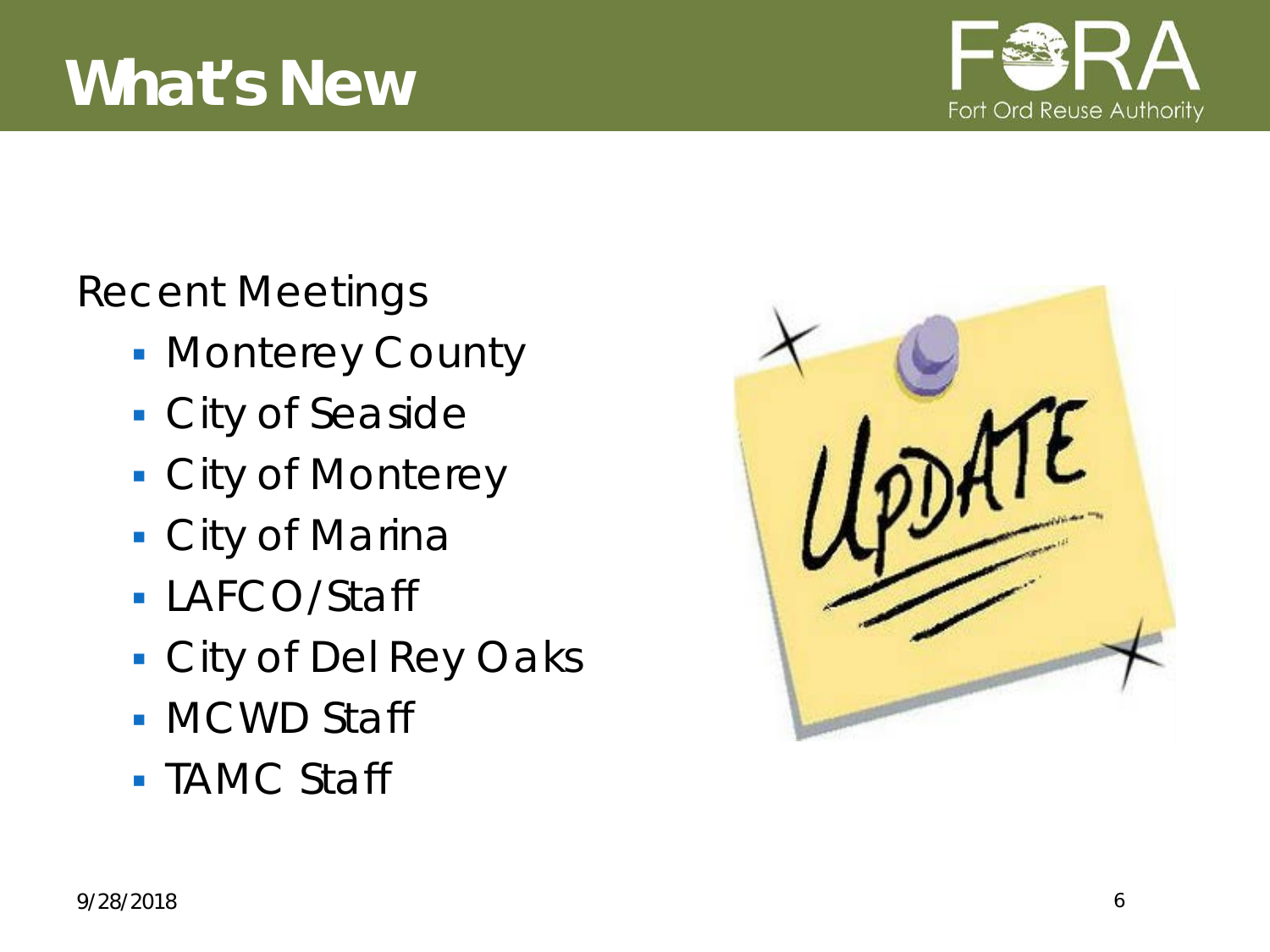

(b)(1) The Monterey County Local Agency Formation Commission **shall provide for the orderly dissolution of the authority including ensuring that all contracts, agreements, and pledges to pay or repay money entered into by the authority are honored and properly administered**, and that all assets of the authority are appropriately transferred.

(b)(2) The board shall approve and submit a transition plan …The transition plan **shall assign assets and liabilities, designate responsible successor agencies, and provide a schedule of remaining obligations**…The transition plan shall be approved **only by a majority vote** of the board.

DUE: To LAFCO December 2018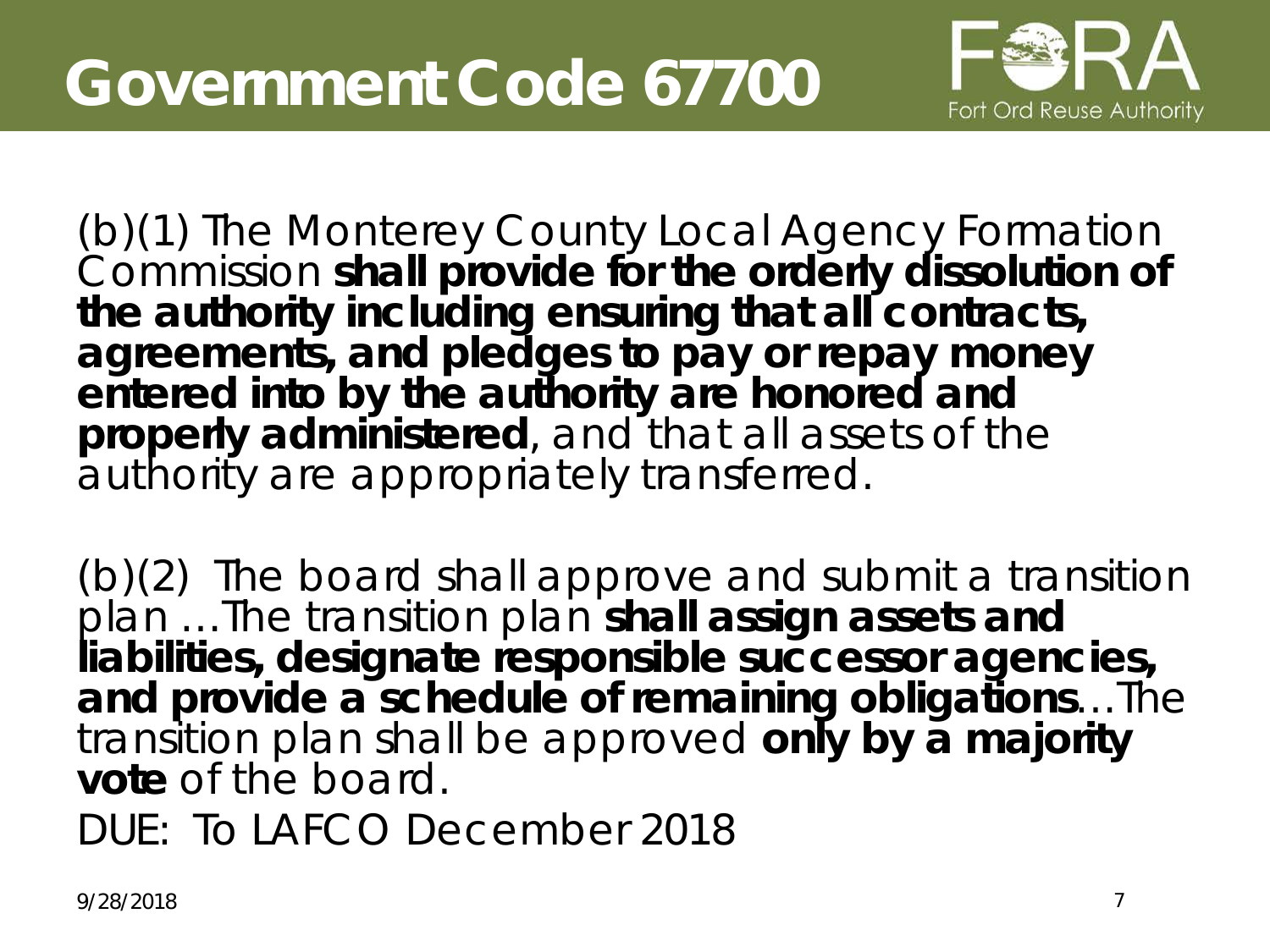

**Assign Assets and Liabilities**: Section 2 and 3 **Designate Successor Agencies**: Section 2 and 3 **Schedule of Remaining Obligations**: Section 1, 2, and 3 Transition Plan Implementation Agreements (combo)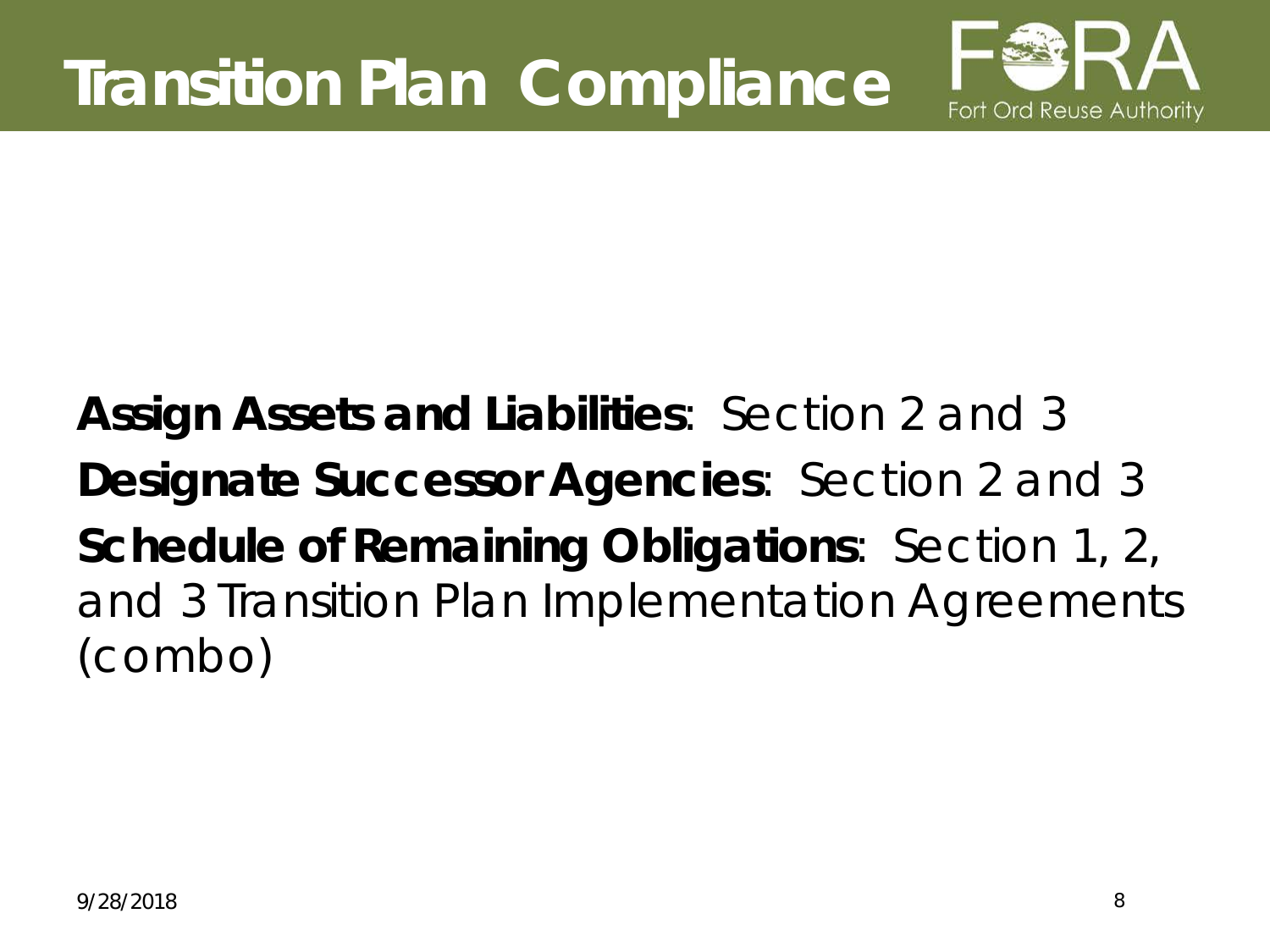## **Transition Plan Resolution**



- **Background**
- **Section 1:** Defines *what* Board is assigning.
- **Section 2:** Defines *who* and *how* assignments happen and *how* to assign if there are omissions (After Discovered Items).
- **Section 3:** Outlines *intent, financial contribution targets* and *schedule* to be more fully outlined by jurisdictions in Transition Plan Implementation Agreements with schedules.
- Section 4: CEOA
- **Section 5: LAFCO Review**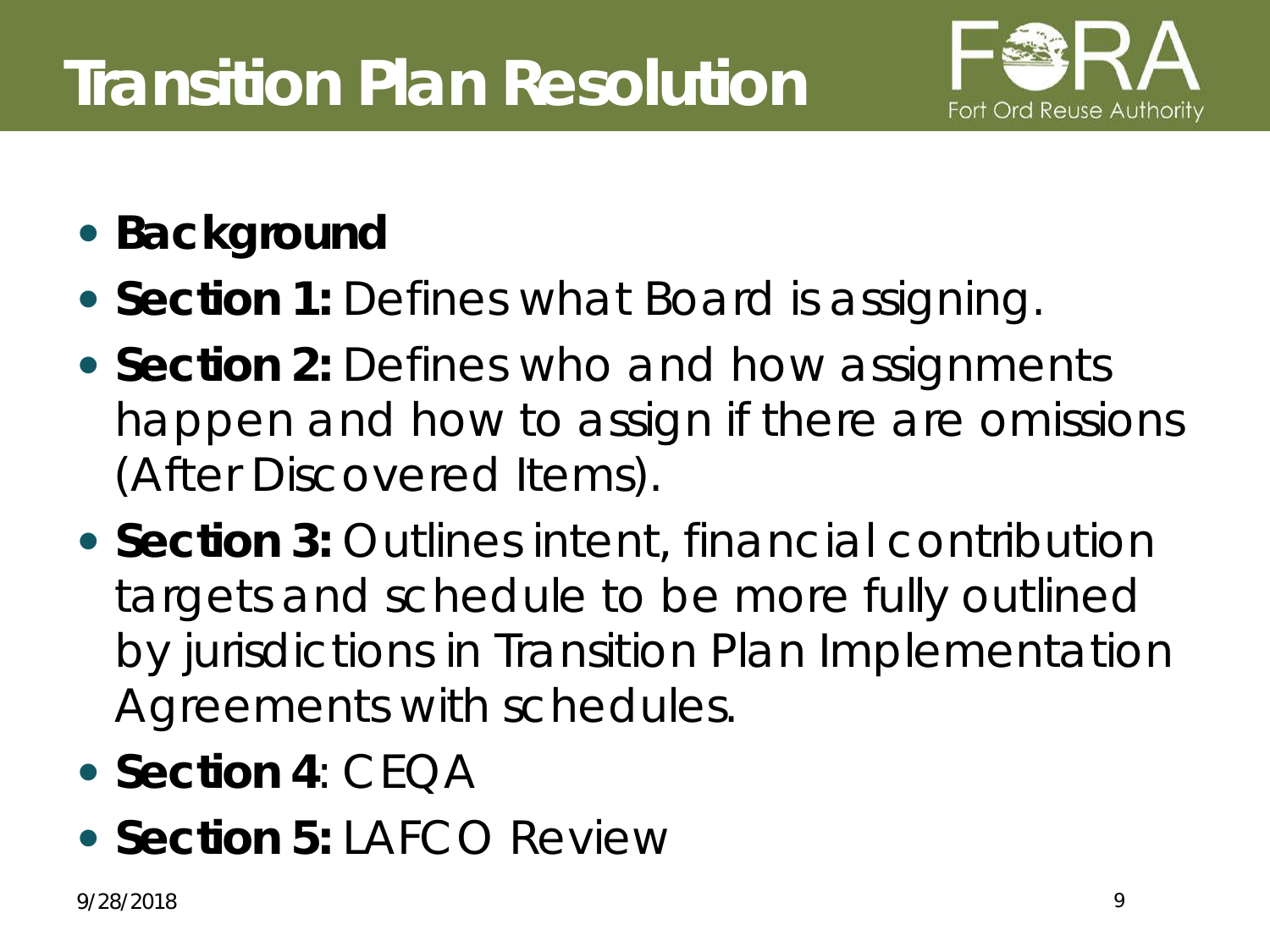

**Section 1: Basewide Costs & Mitigation Measures**

- **CIP defines scope of projects to be addressed**
- **CFD** is best vehicle to ensure long term revenue generation
- **Existing Implementation Agreements require** continued funding participation
- CIP projects (Obligations) to be assigned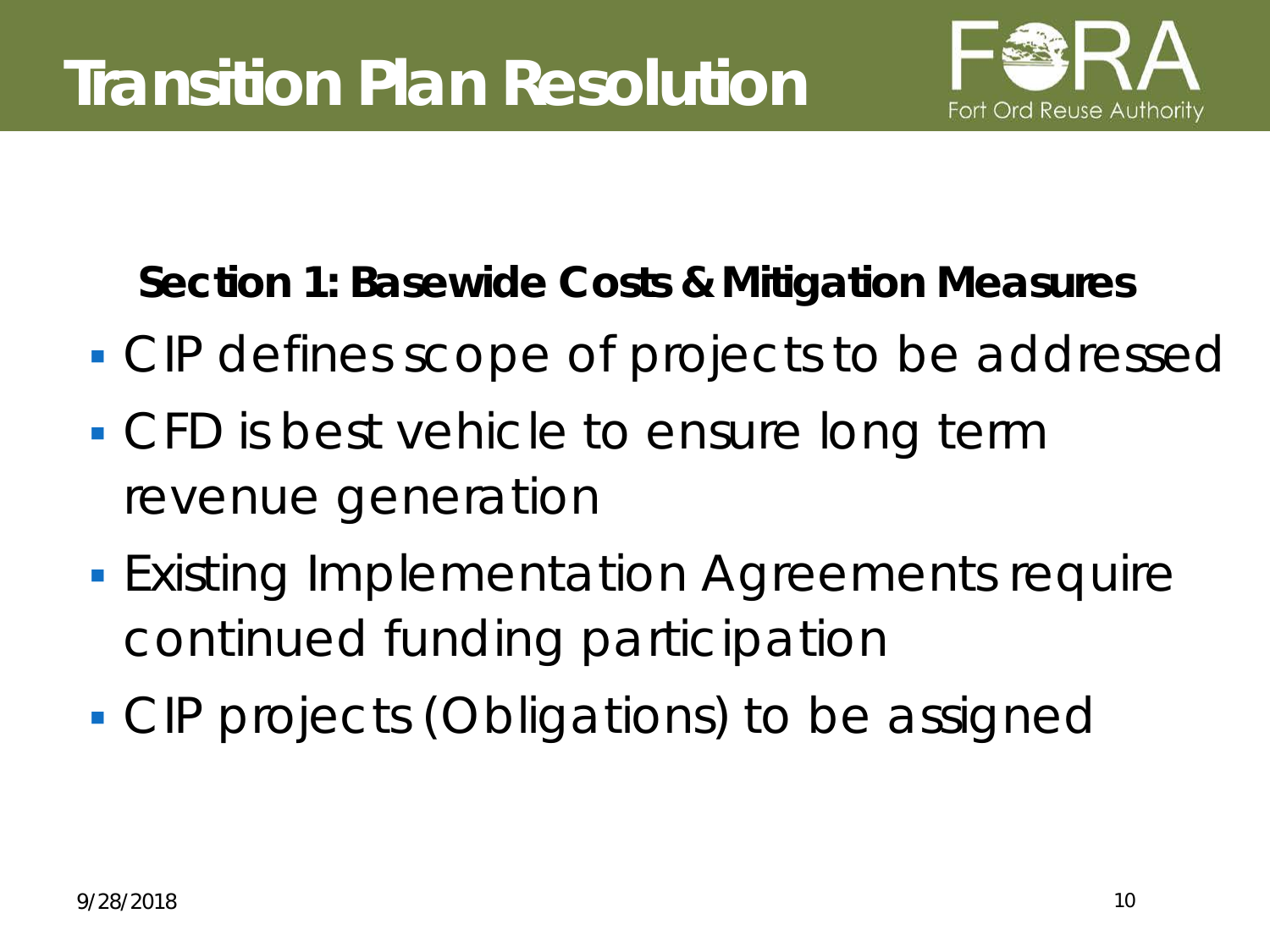

**Section 1: Basewide Costs & Mitigation Measures-Cont'd**

- **Plan may be implemented through Transition** Plan Implementation Agreements (TPIA)
- **Jurisdictions with future development** encouraged to form replacement funding mechanisms
- **In absence of fully executed TPIA all revenues** shall be paid to escrow account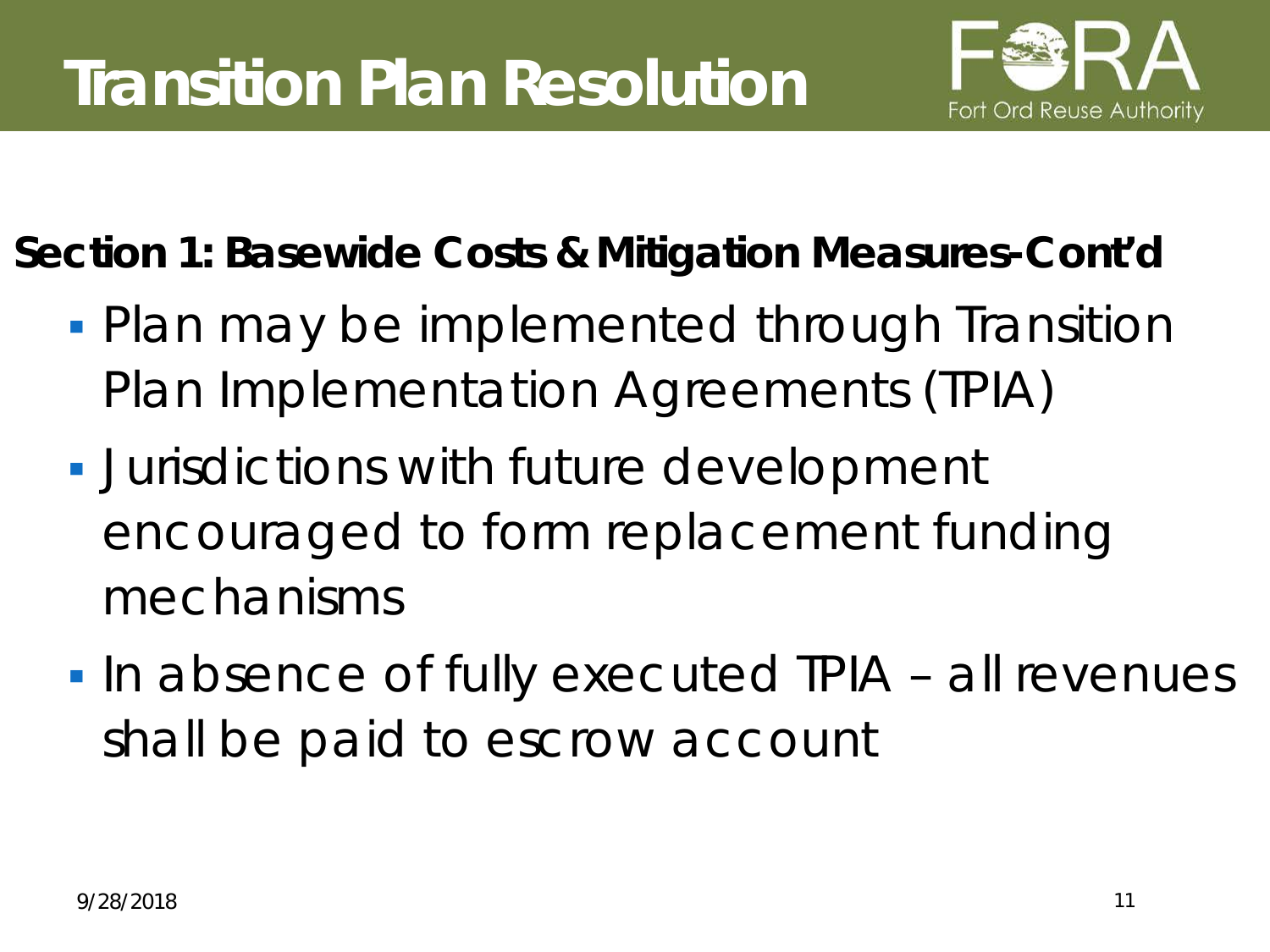

# **Transition Plan Resolution**

### **Section 2: Assignment of Assets/Liabilities/Obligations**

- **2 types: Administrative and Real Property** related Assets/Liabilities/Obligations
- **In general Administrative Liabilities and** Obligations will be assigned based upon FORA Board voting percentage
- Real property related assets, liabilities and obligations shall be assigned to the underlying jurisdiction, unless there are agreements changing that allocation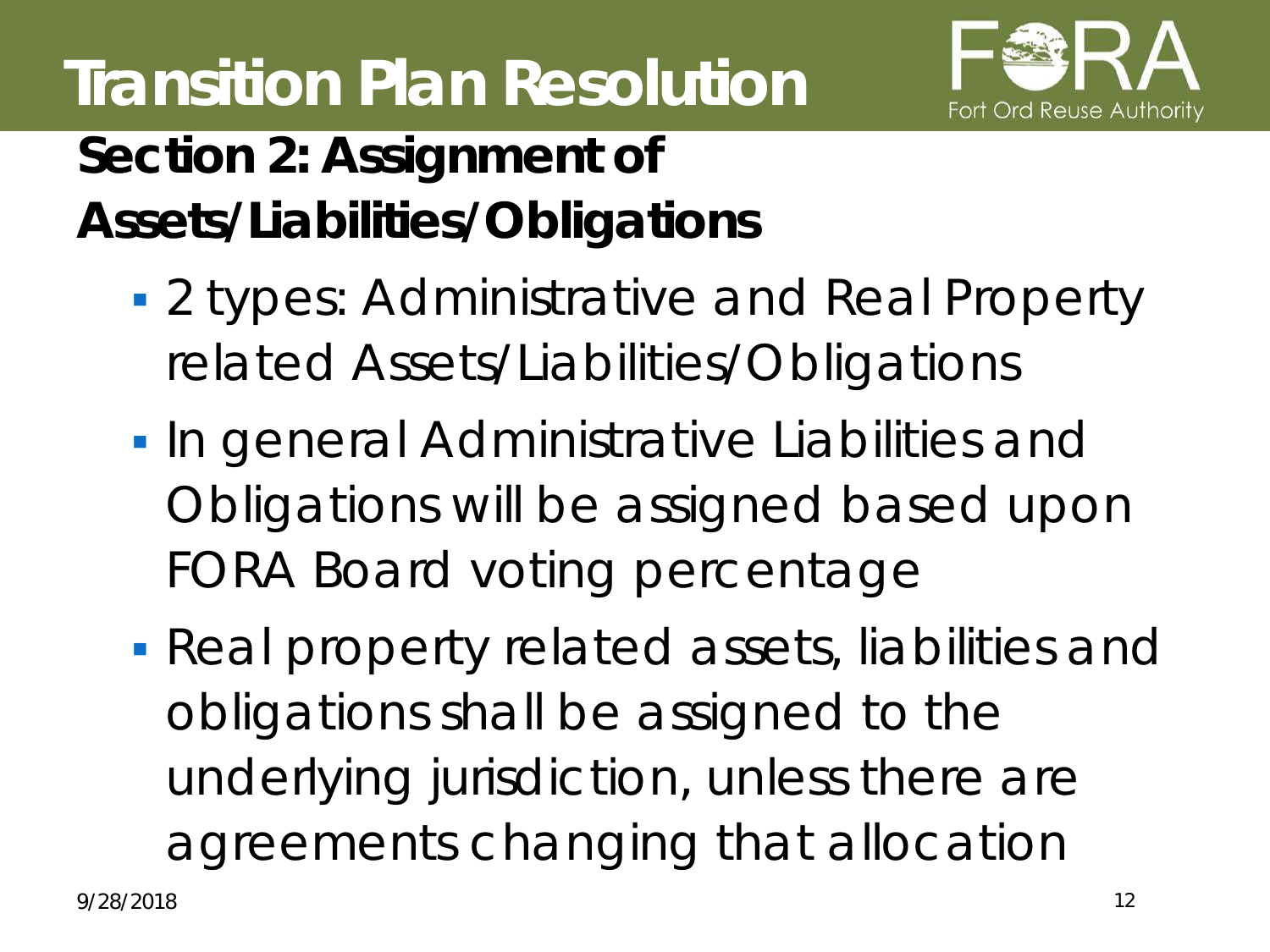

## **Section 2: Assignment of Assets/Liabilities/Obligations –Cont'd**

- Contractual Obligations as identified in Table of assignments shall be addressed in TPIA
- **Assets to be transferred as described**
- **After Discovered Items to be assigned as** described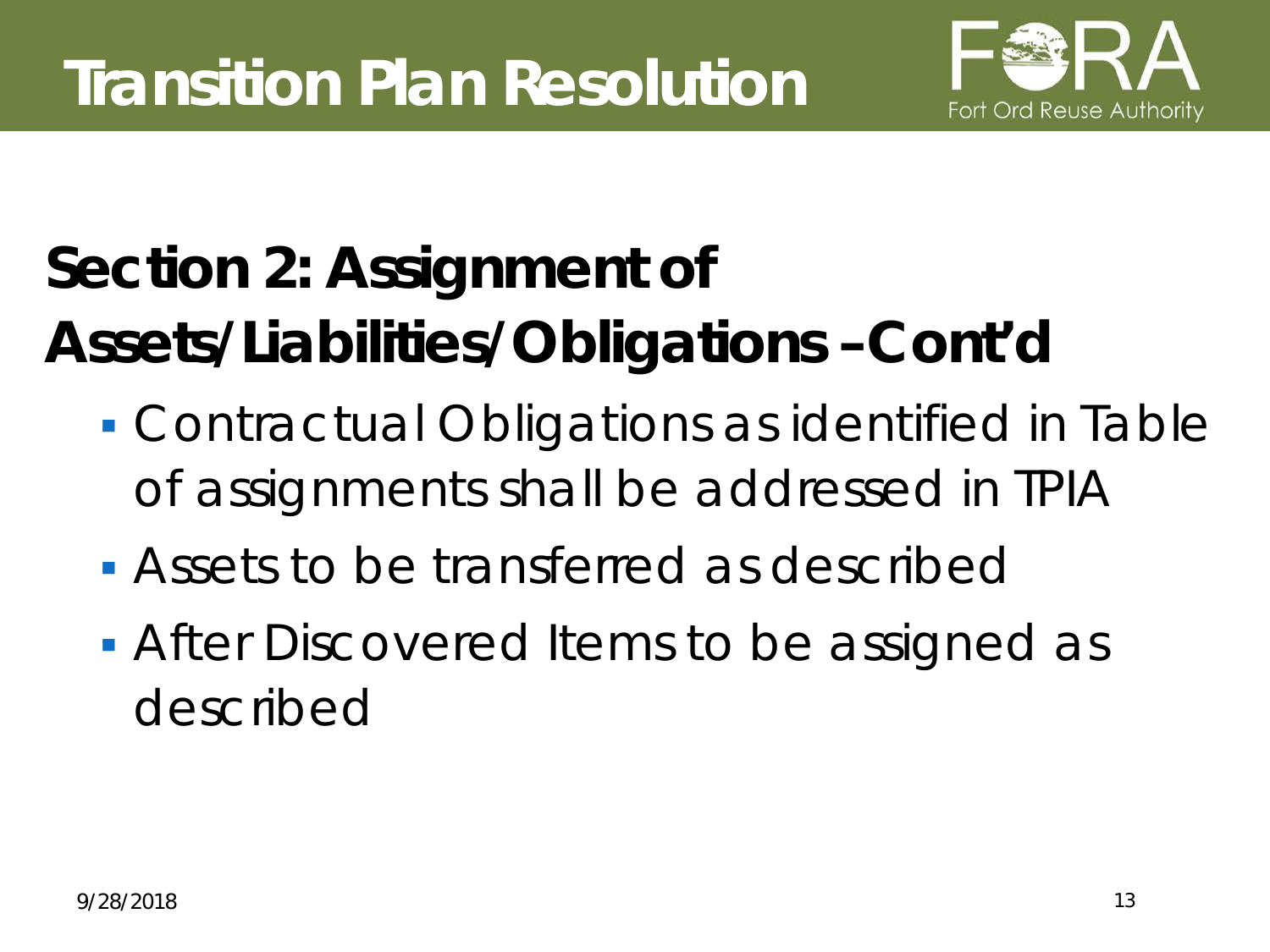

#### **Section 3: Transition Plan Subject Matters**

- **Habitat**
	- <sup>o</sup> Best funded by CFD
	- <sup>o</sup> Obligations passed to Joint Powers Authority (JPA)
	- <sup>o</sup> If no JPA, then obligations to underlying jurisdictions (HMP)
	- FORA Funds to Escrow for Habitat Management and Take Permits

#### **Transportation**

- <sup>o</sup> Completion of transportation network
- <sup>o</sup> On-base projects assigned to jurisdictions; Regional to TAMC
- <sup>o</sup> Extension of FORA CFD best revenue generation mechanism-Otherwise addressed in **TPIA**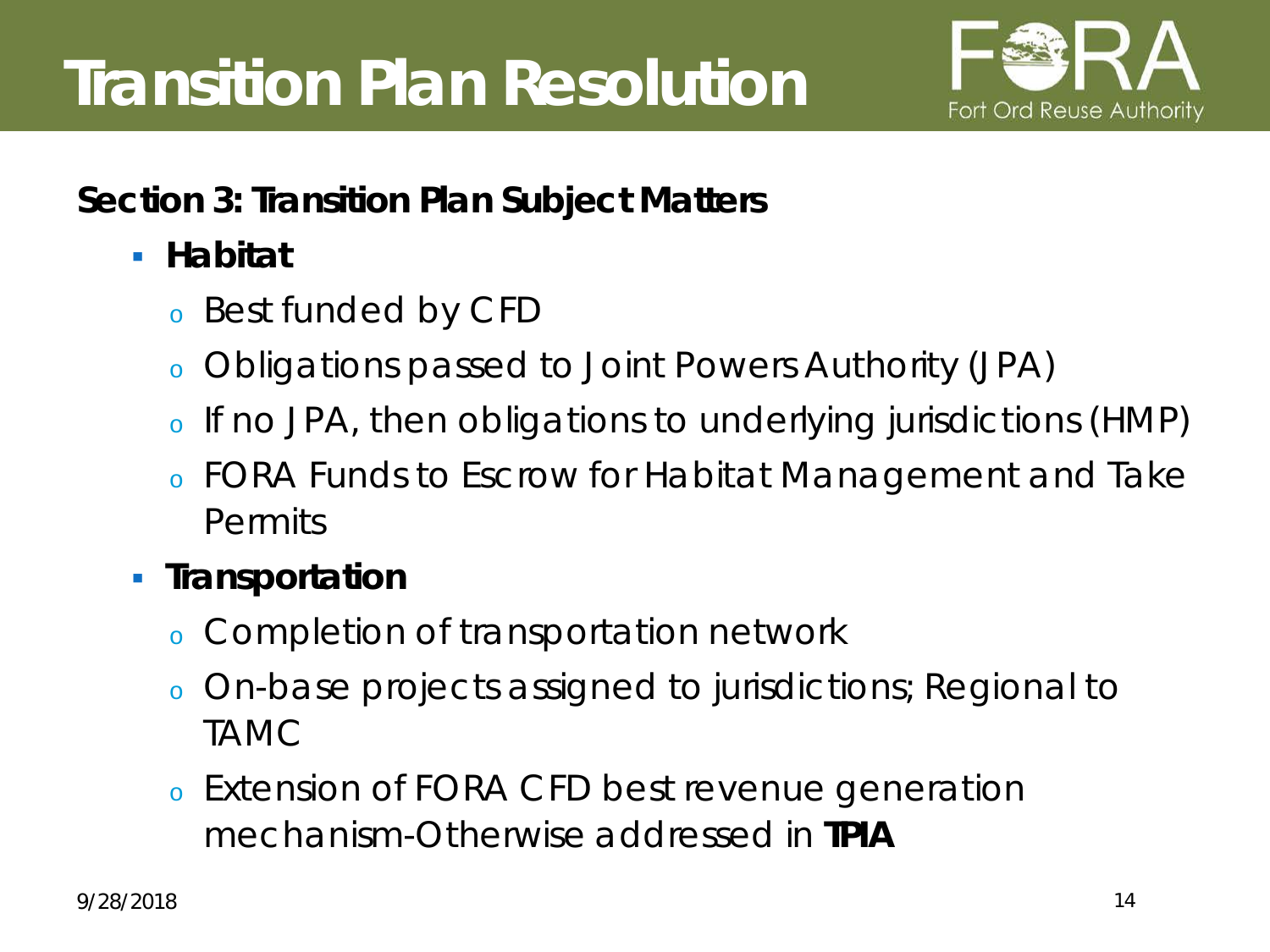

#### **Section 3: Transition Plan Subject Matters – Cont'd**

- **Environmental Services**
	- <sup>o</sup> FORA ESCA program extended or
	- <sup>o</sup> Assign to Seaside and/or County
	- <sup>o</sup> Existing Funding/Staffing transferred to Successor

### **Building Removal**

- <sup>o</sup> If FORA land sales revenues extend contribute toward building removal;
- <sup>o</sup> If FORA not extended, removal obligations of jurisdictions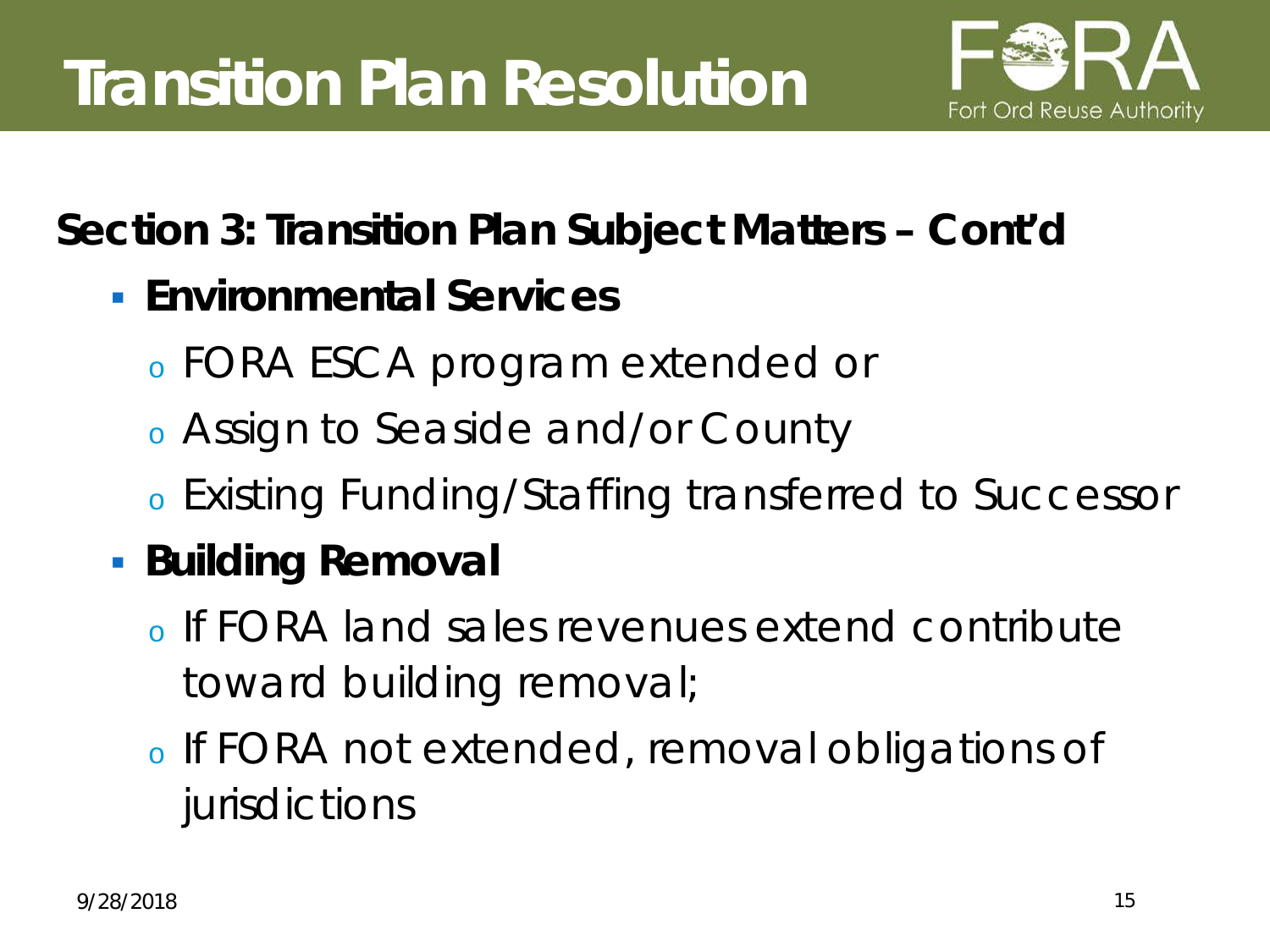

#### **Section 3: Transition Plan Subject Matters – Cont'd**

- **Funding Escrow Account** 
	- <sup>o</sup> FORA Dollars transferred to Escrow Account
	- <sup>o</sup> Funds collected by revenue sharing deposited to Escrow
	- <sup>o</sup> Funds disbursed by Reimbursement Agreement for approved expenditures
- **Water/Wastewater**
	- <sup>o</sup> Augmentation and water transferred to MCWD
	- <sup>o</sup> Balance of water augmentation financed by revenue sharing and/or MCWD capacity charges
	- <sup>o</sup> FORA water allocations in place unless modified by Agreements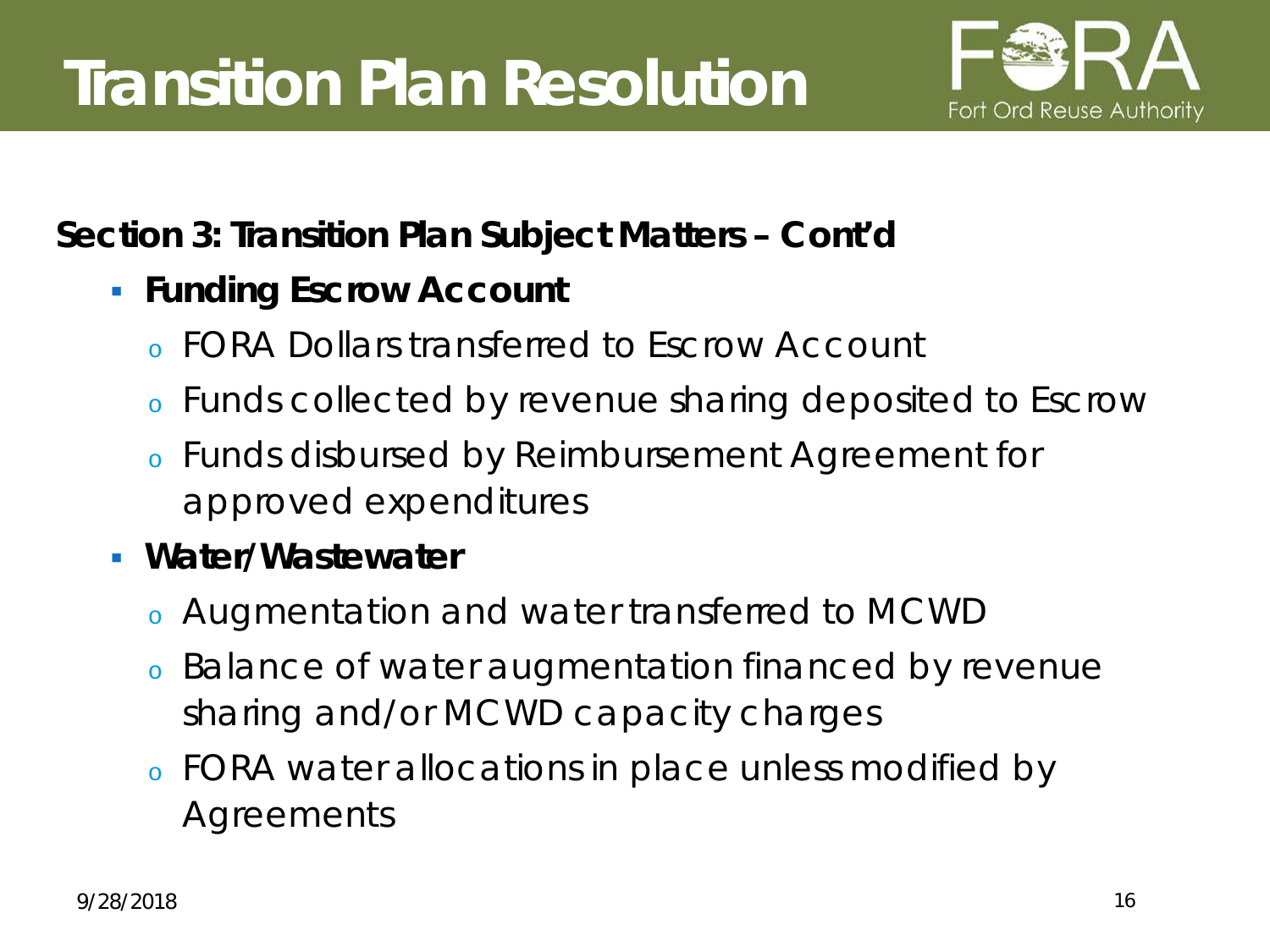

### **Section 3: Transition Plan Subject Matters – Cont'd**

- **Policy Issues**
	- <sup>o</sup> Master Resolution recorded for notice of all policies in place at time of sunset
	- <sup>o</sup> Land use Jurisdictions enforce said policies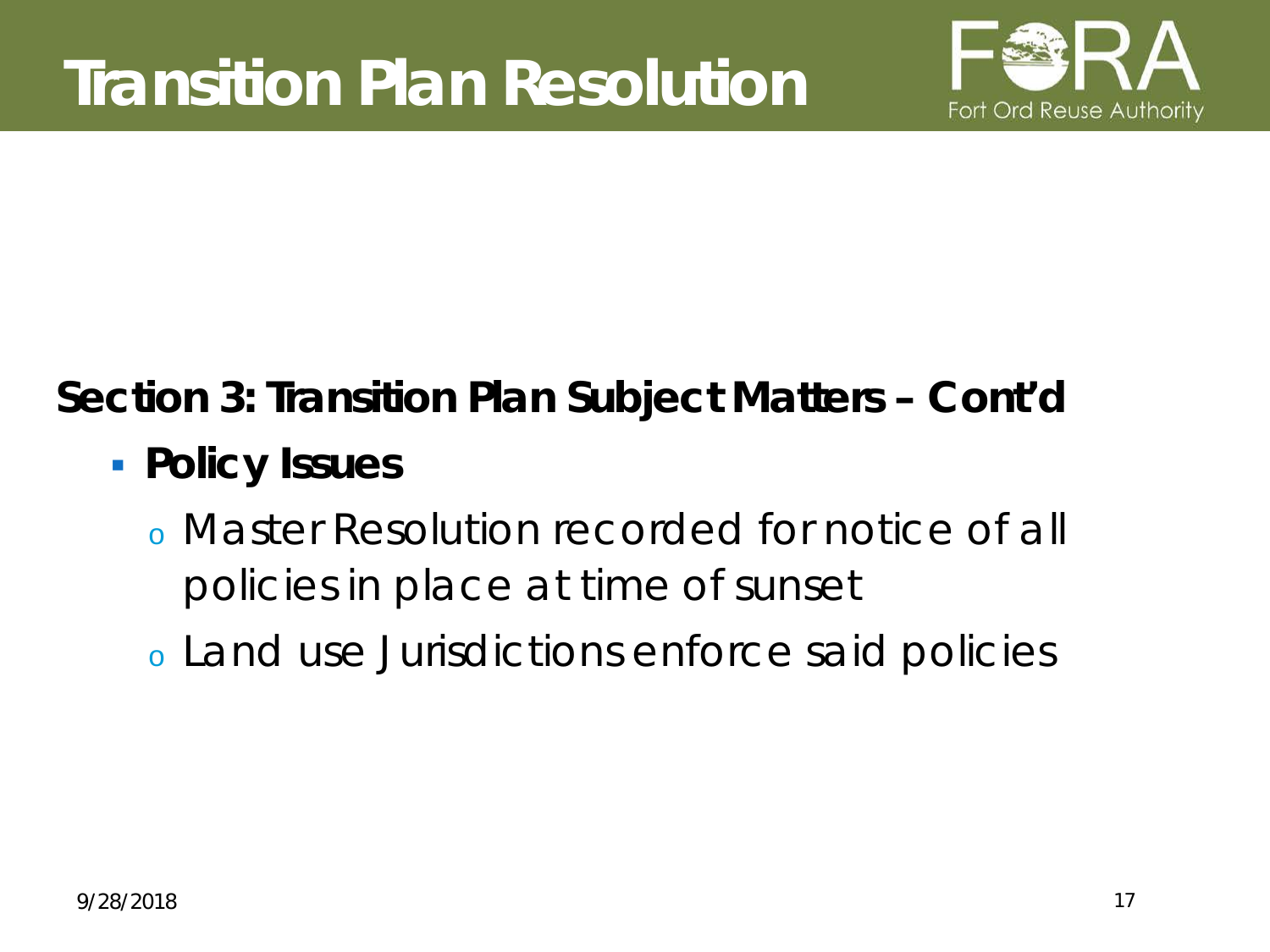

#### **Section 4: CEQA Compliance**

- Nothing commits to any project not already in a Capital Improvement Program or evaluated by CEQA/NEPA
- Transition Plan Exempt from CEQA

#### **Section 5: LAFCO Review and Enforcement**

- Requests LAFCO address with specificity any deficiencies in Transition Plan and return to FORA Board
- Requests LAFCO enforce all FORA Board Transition Plan assignments as though conditions of dissolution in the absence of fully executed Agreements addressing all parts of the Transition Plan.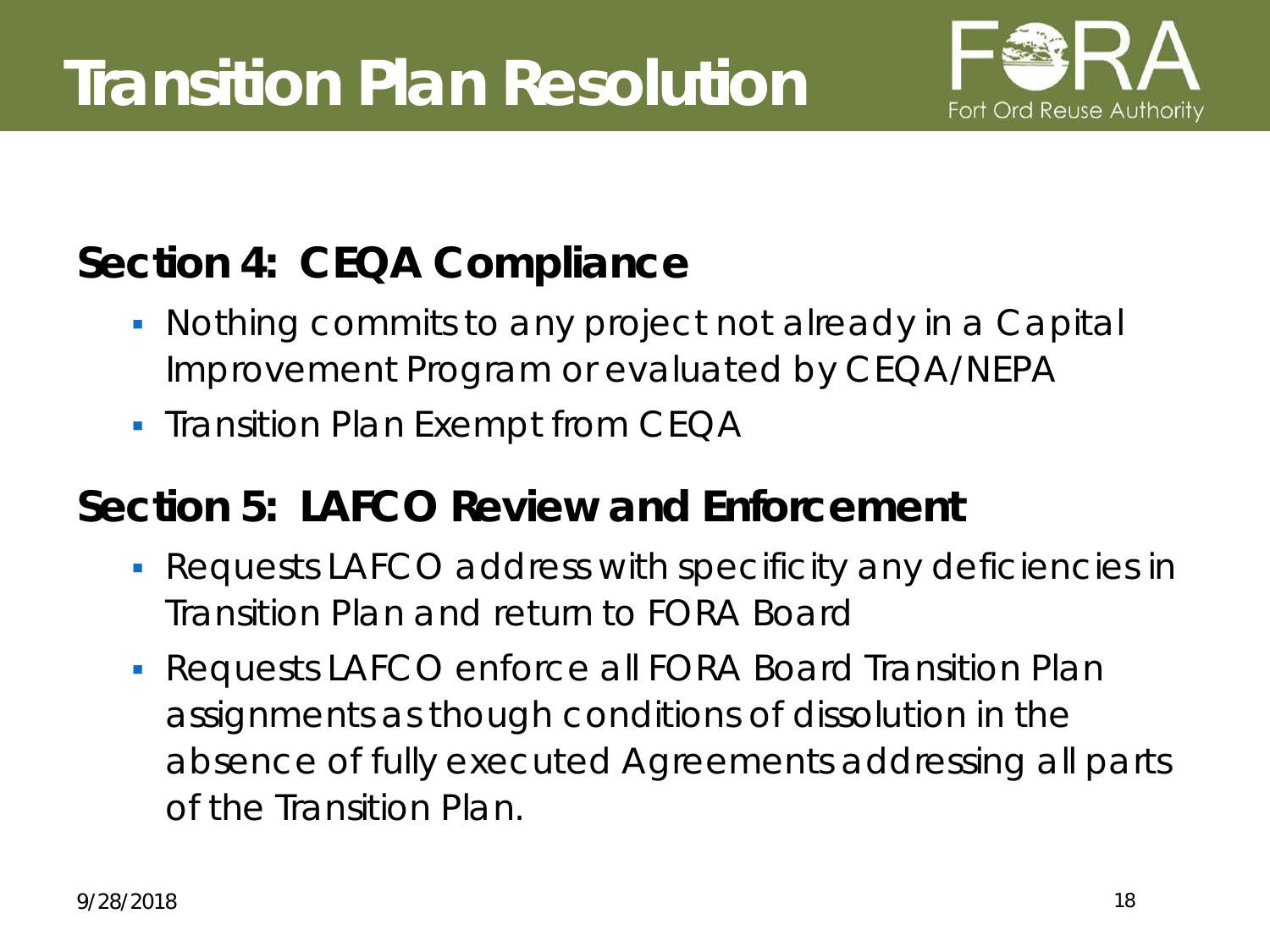

- 1. Background and Definitions
- 2. How Jurisdiction will Implement Transition Plan Assignments (EG. Revenue Generation, Revenue Sharing, Offsets and contractual reimbursement agreements; jurisdiction's schedule for formation and completion of other entities/Agreements and schedule for any assigned projects.
- 3. How the jurisdiction intends to comply with enforcement of policies for Fort Ord **Developments**

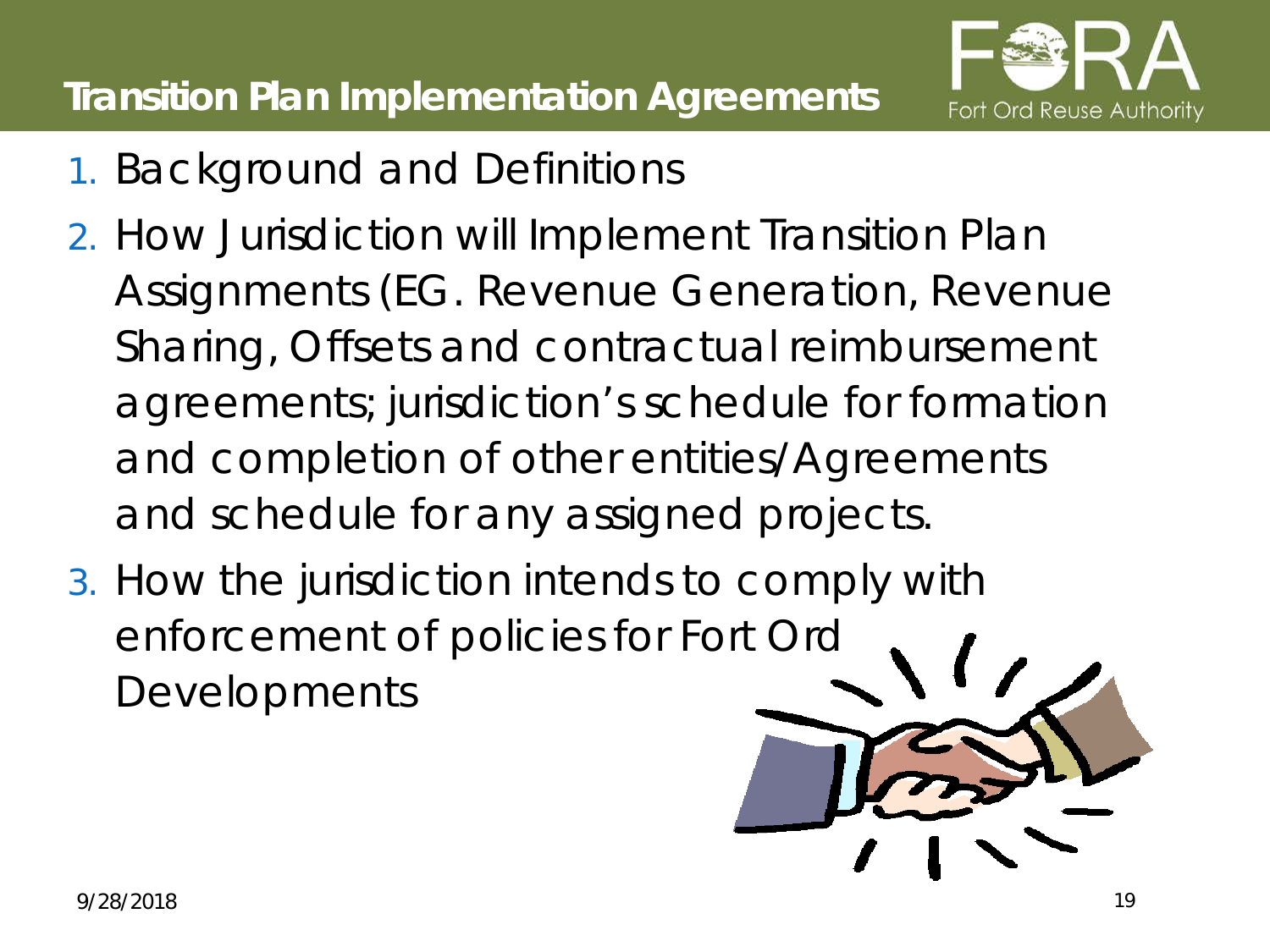

- 1. Background Recitals
- 2. Definitions
- 3. As outlined in Transition Plan, Salinas will have 7.69% of **Administrative Liabilities** and will become an 7.69% successor entity to any administrative liability.
- 4. Salinas shall not have liability for contribution for any real property related costs/liabilities/obligations.

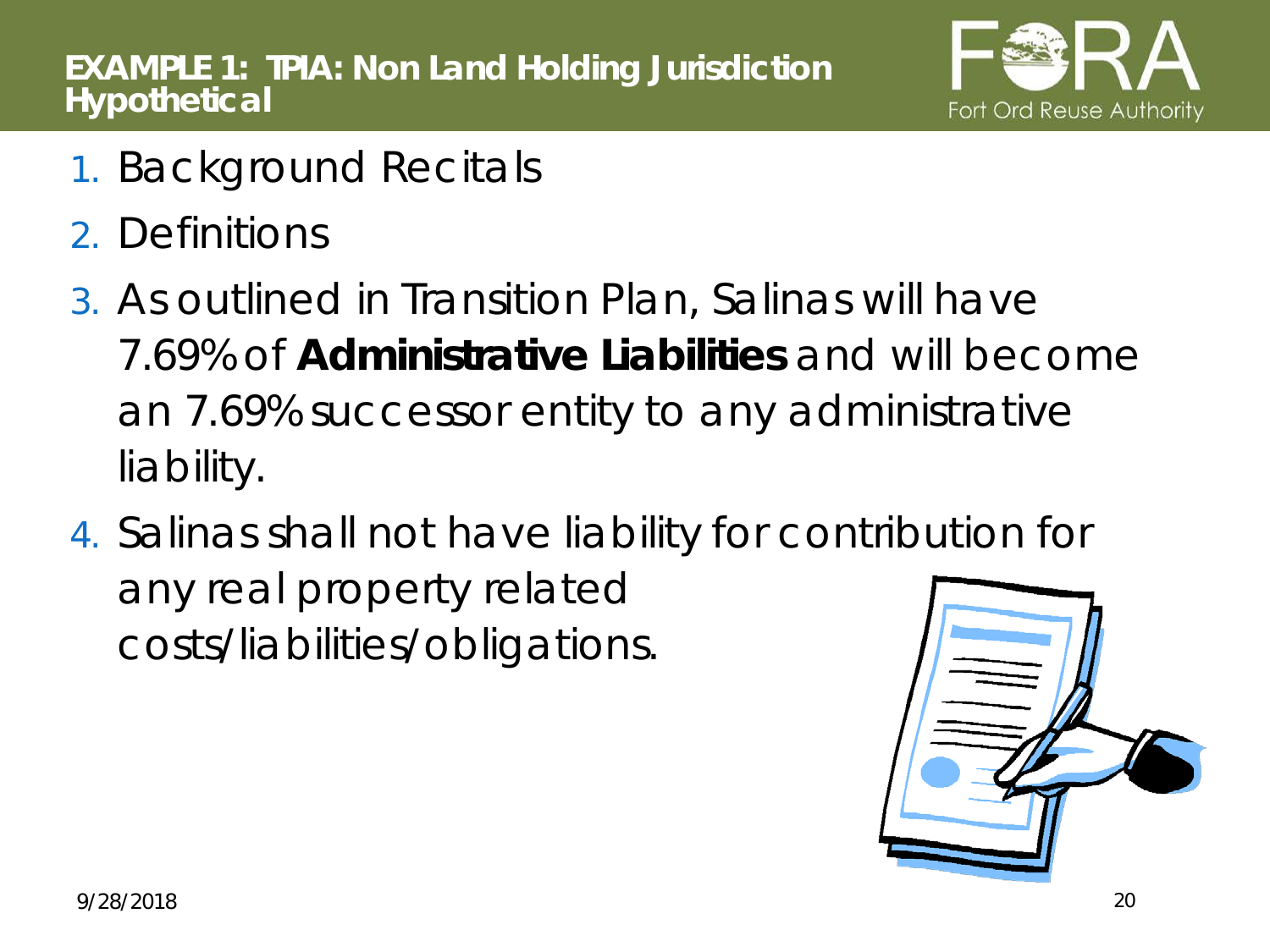

- 1. As outlined in Transition Plan, County will have 23.1% of Administrative Liabilities and will become a 23.1% successor entity to future identified administrative liability.
- 2. County will address Real Property Obligations and Contracts in the following manner:

#### **Transportation**

FORA has identified that **8** projects are located within County lands. Projects **1-7** are already included in County's **Capital Improvement Program**. County will amend its Capital Improvement Program to include any project not already identified by June 2019. County will enter into revenue sharing agreements to address contributions by the FORA jurisdictions by June 2019.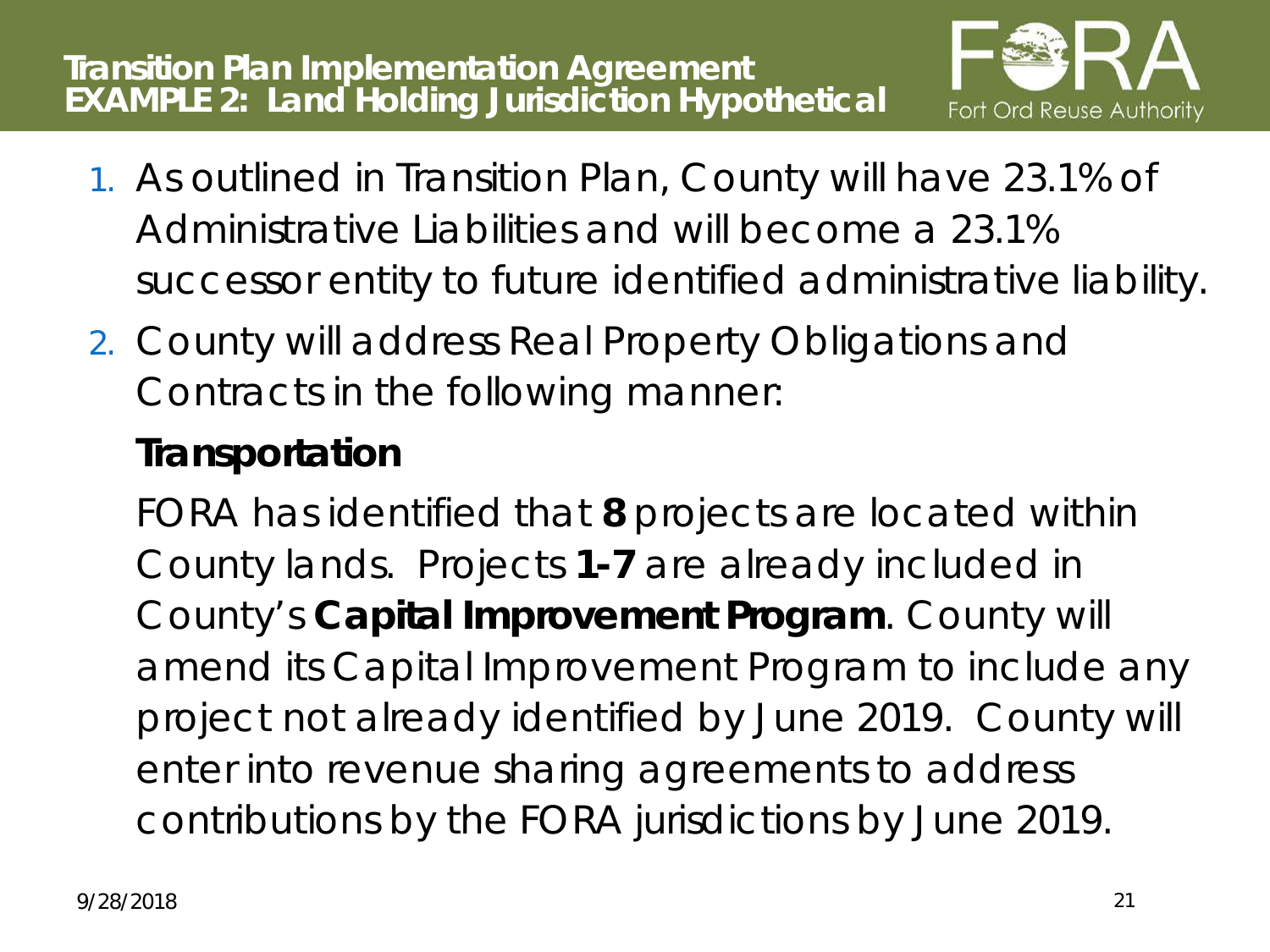

#### **Habitat**

County agrees to address habitat management obligations in the following manner. County intends to form a joint powers agency for the purpose of managing the Habitat Conservation Plan no later than **6/2019** or if no HCP, then a joint powers agency (JPA) to manage habitat management areas by **6/2019**. If no JPA is formed, County agrees it will receive and manage FORA habitat funds in trust fund (or Escrow Account) as outlined and approved by the FORA Board for long term management of all habitat management areas and take permits necessary to enable development on Fort Ord lands.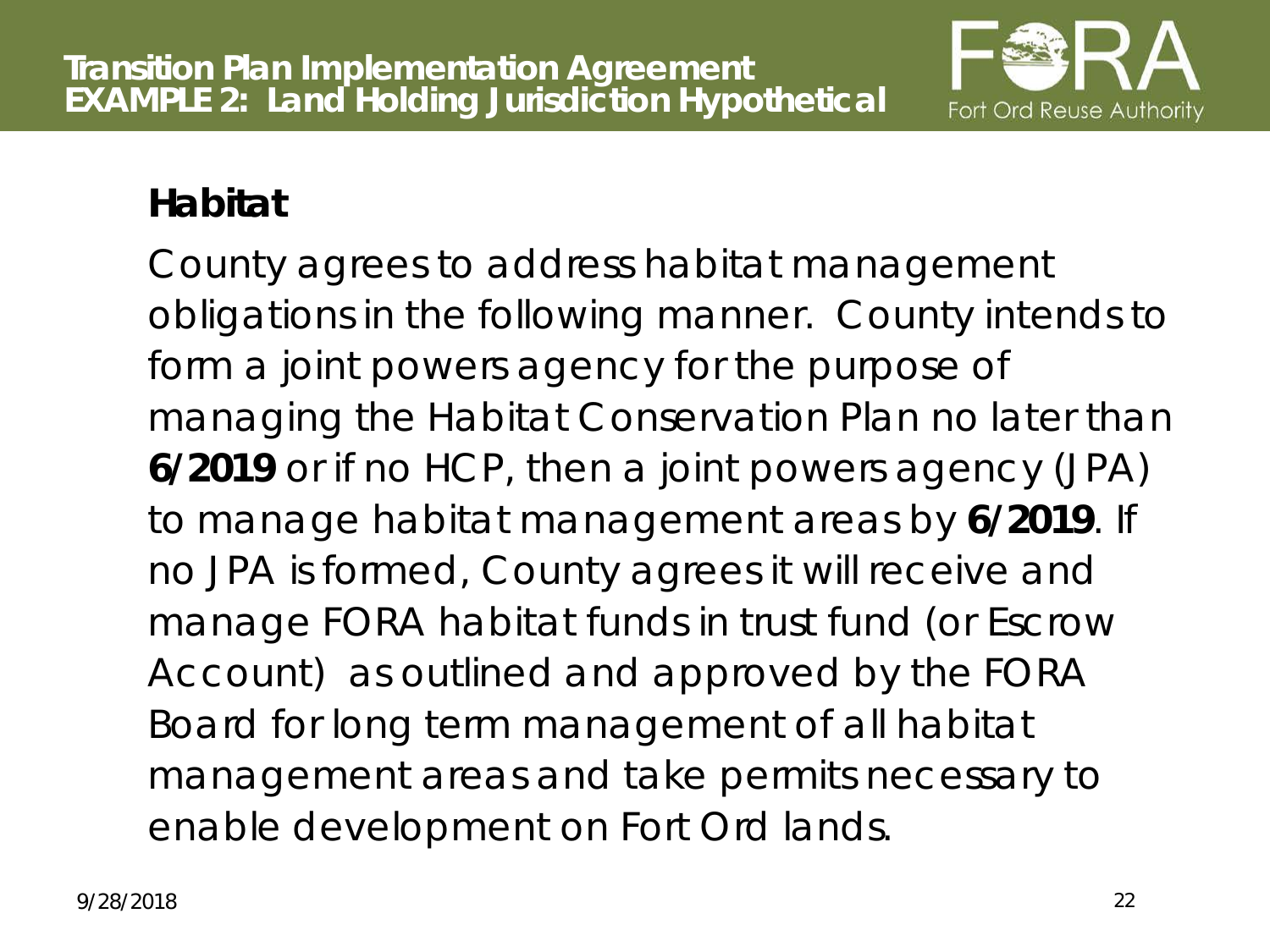

#### **Policies**

County will enforce the Base Reuse Plan and Master Resolution policies (**Prevailing Wage, RUDG, consistency, fair and equitable contribution**] through application of its General Plan policies. To date, those policies are specifically identified in Chapter 9 of the General Plan for the Fort Ord Land use Element. To the extent policies are not addressed or consistent with existing BRP and/or Master Plan policies, the County will amend its General Plan or implement through other identified policy enforcement mechanisms, such as conditions of approval.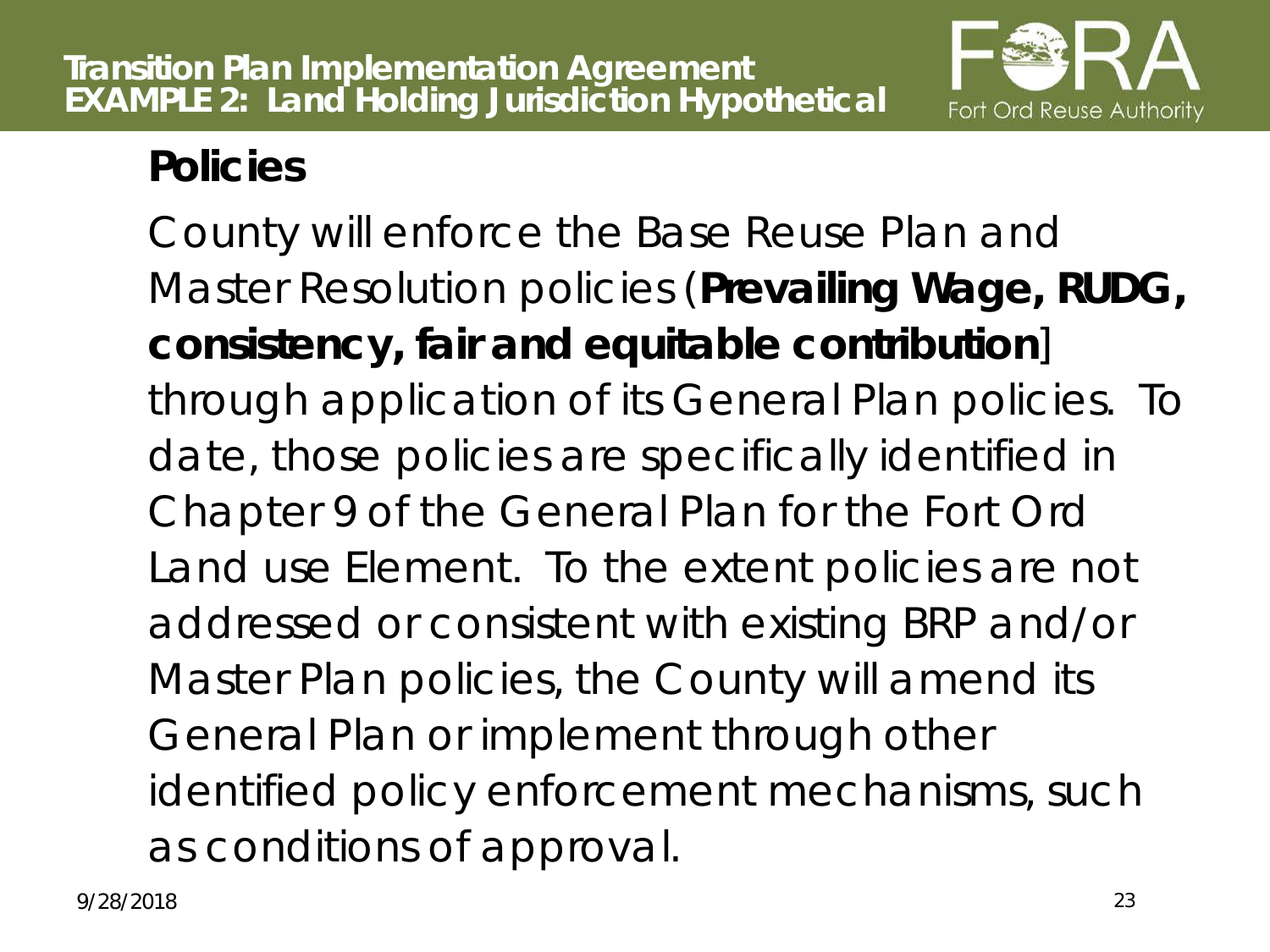



- LAFCO/FORA Jurisdiction
- Community Facilities District
- ESCA Successor



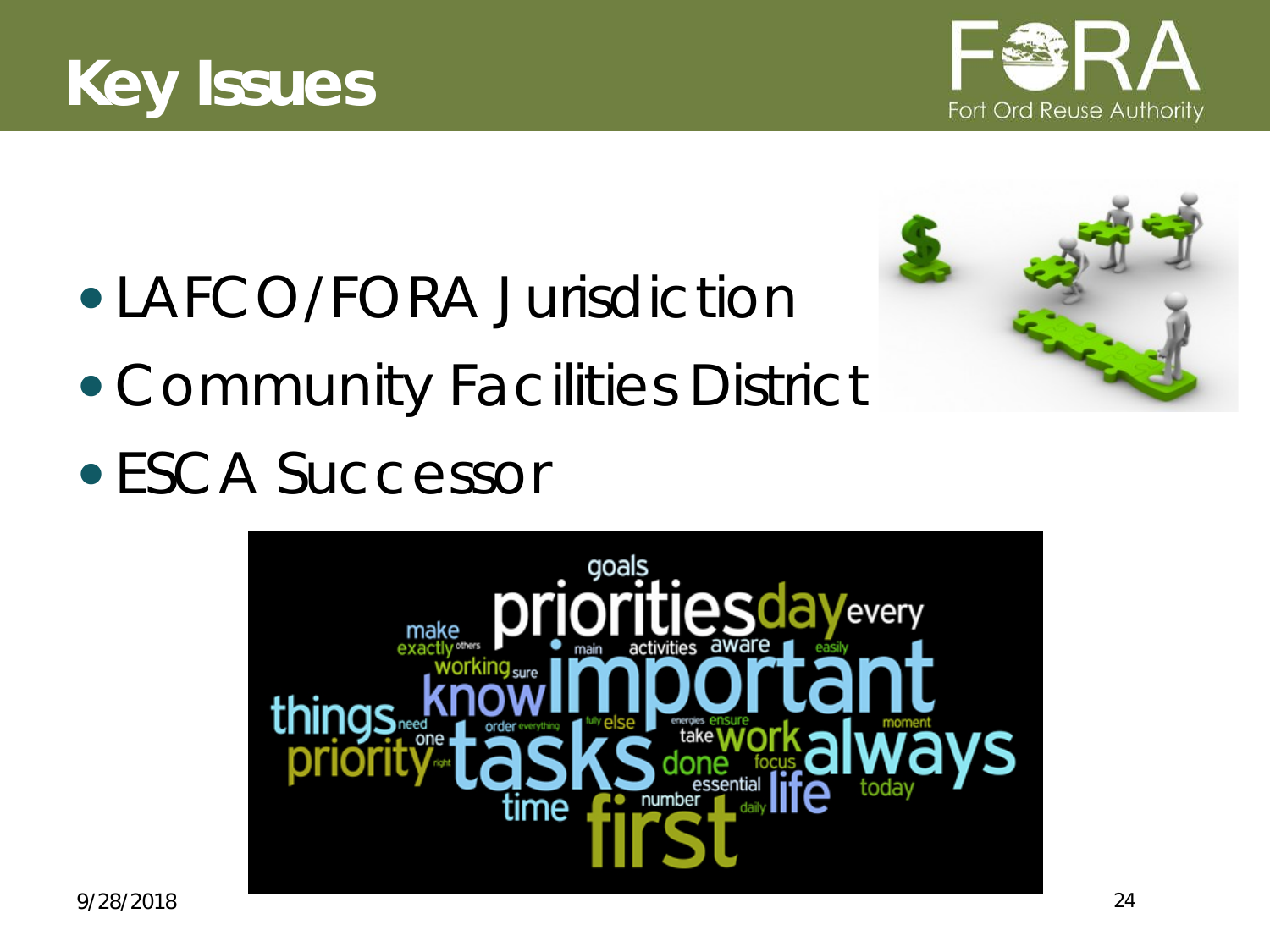

(b)(1) The Monterey County Local Agency Formation Commission **shall provide for the orderly dissolution of the authority including ensuring that all contracts, agreements, and pledges to pay or repay money entered into by the authority are honored and properly administered**, and that all assets of the authority are appropriately transferred.

(b)(2) The board shall approve and submit a transition plan …The transition plan **shall assign assets and liabilities, designate responsible successor agencies, and provide a schedule of remaining obligations**…The transition plan shall be approved **only by a majority vote** of the board.

DUE: To LAFCO December 2018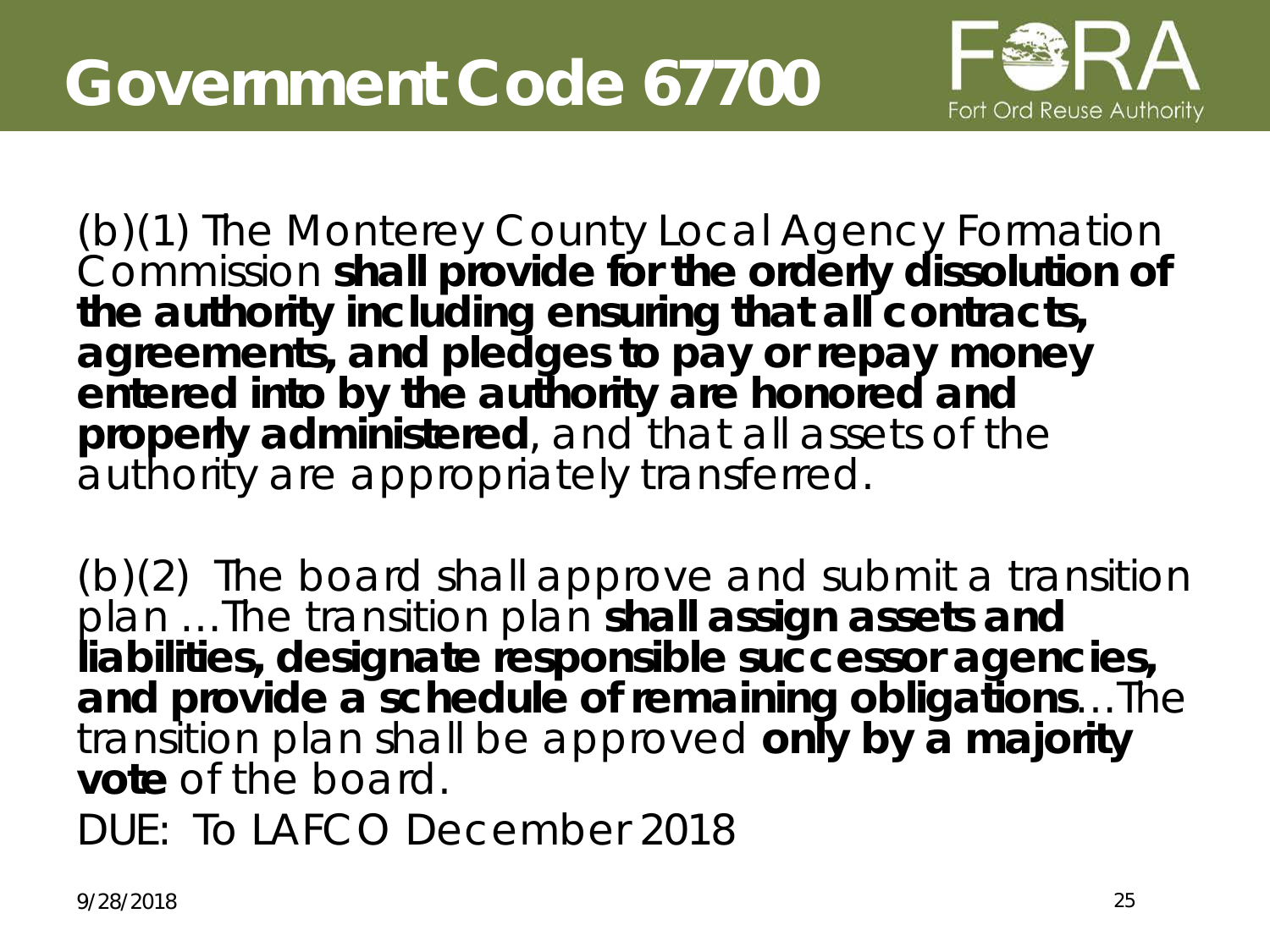

- The Transition Plan Resolution asserts FORA Board exercises assignment power through the FORA Act legislation
- Assumes that Implementation of the Transition Plan occurs through Transition Plan Implementation Agreements (TPIA), but is structured that if no TPIA, then assigns and requests LAFCO to ensure assignments as though they were conditions of dissolution.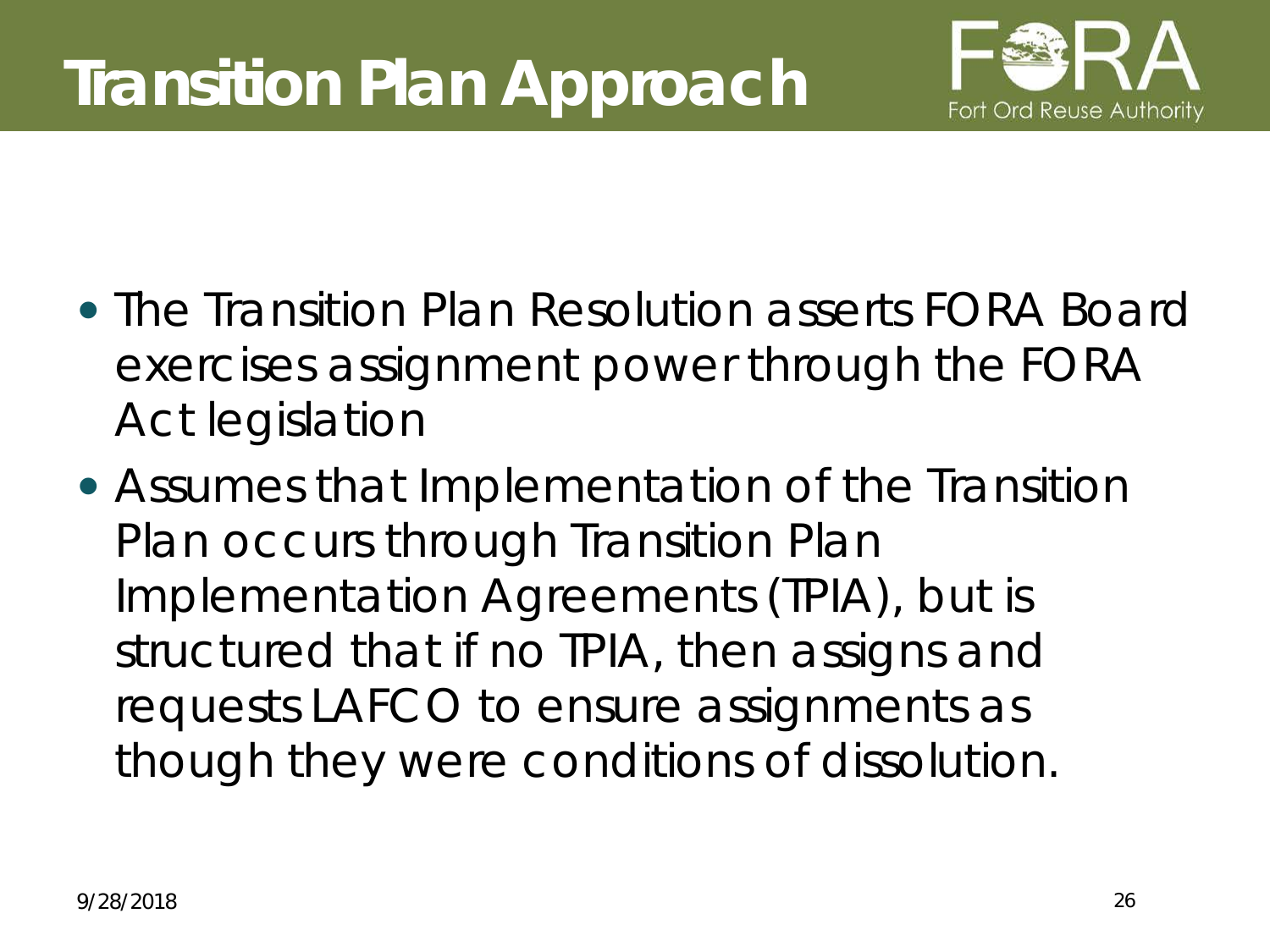## **Revenue generation/sharing**



## Community Facilities District

## • Transition Plan approach

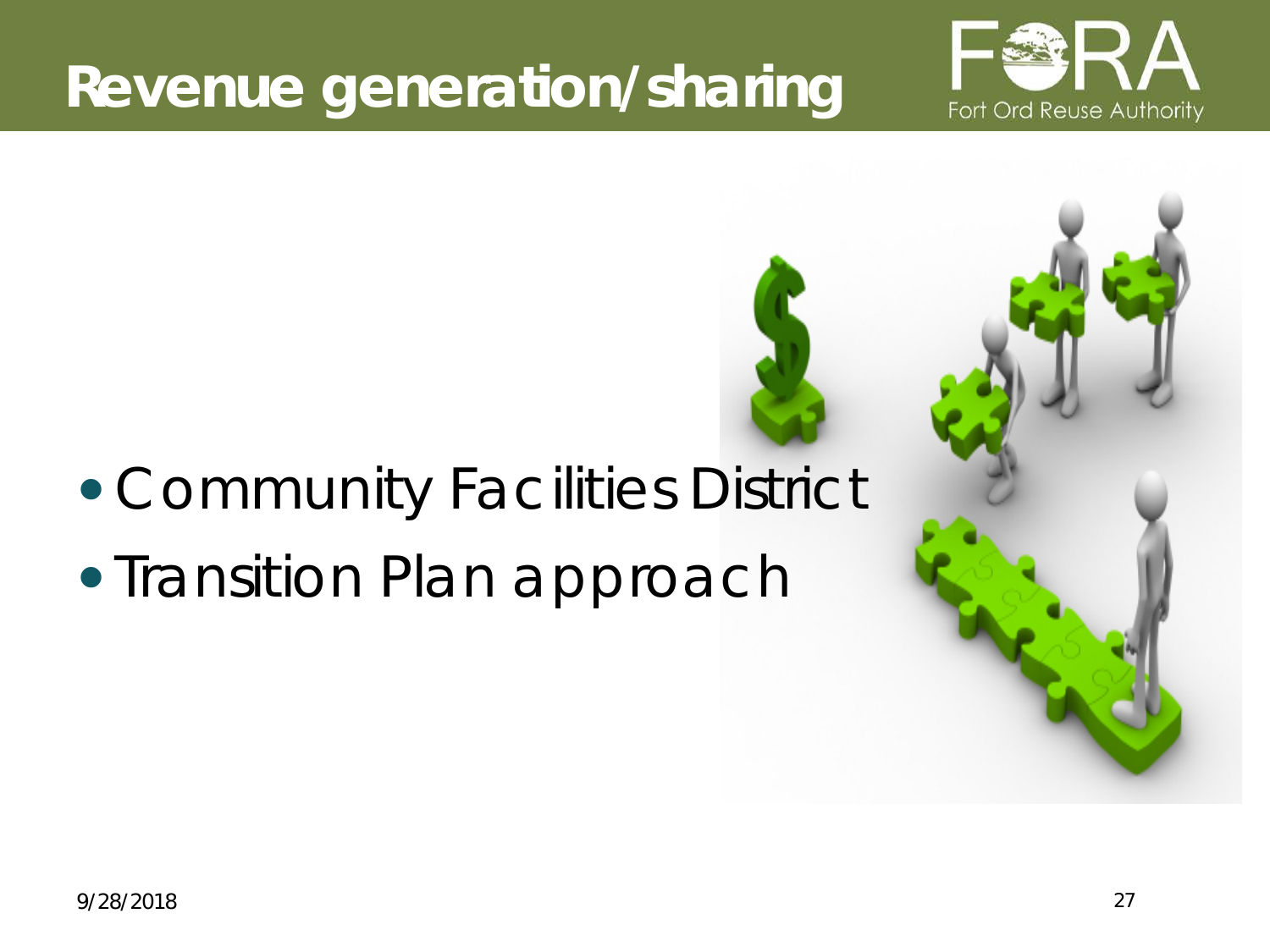

### **FORA's CFD is a Mello Roos Special Tax District (Government Code section 53311 and following)**

- **Does not require a nexus;**
- Allows payment for specified **public services** and **public facilities**;
- **FORA's CFD paid on issuance of building permit**
- **Terminates on FORA dissolution**
	- <sup>o</sup> **Currently no mechanism to transfer.**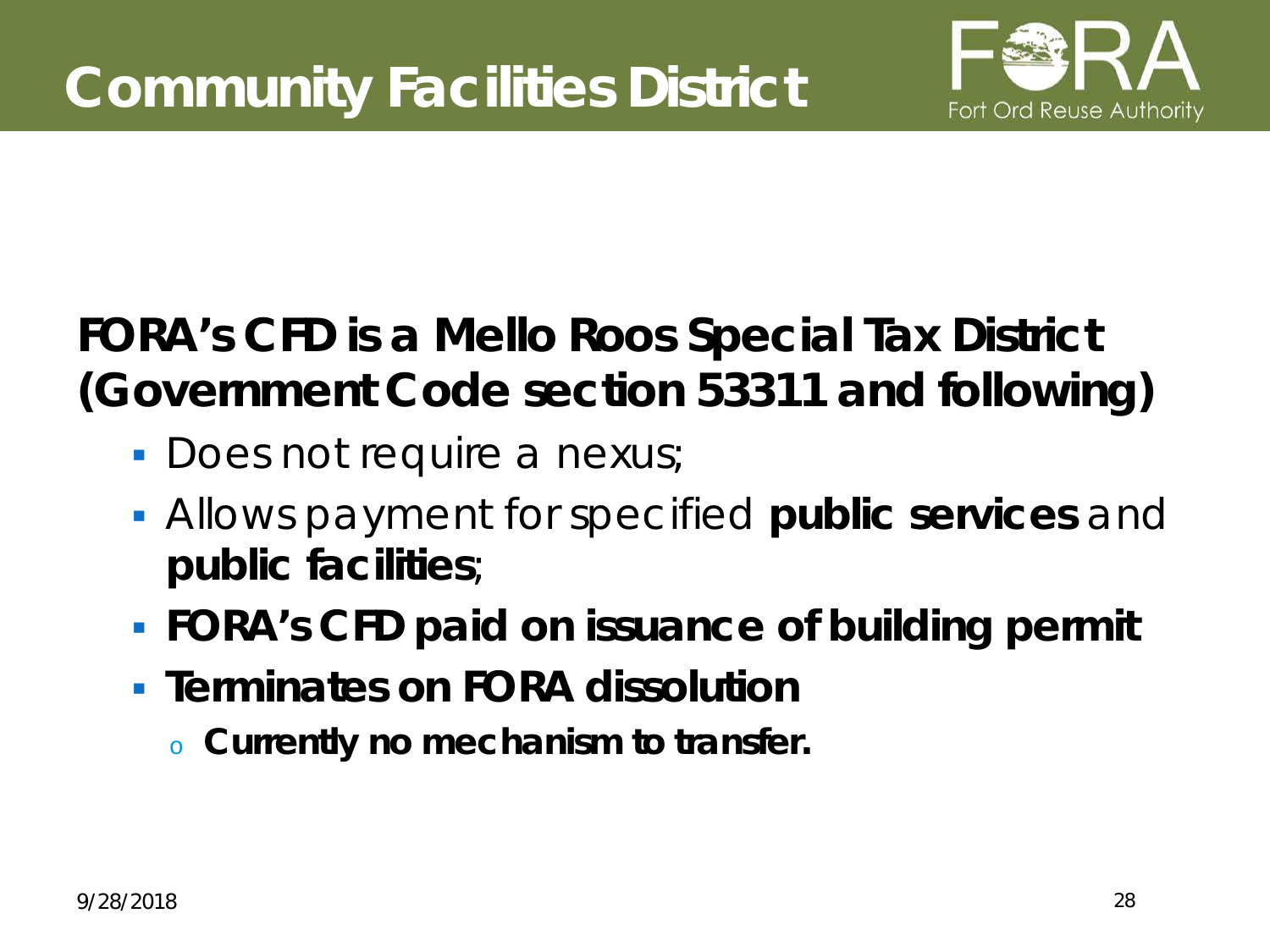

- 1. Extend FORA Act; or
- 2. Amend Mello Roos to allow for transfer and continuation (requires **legislation** and **vote of CFD district**)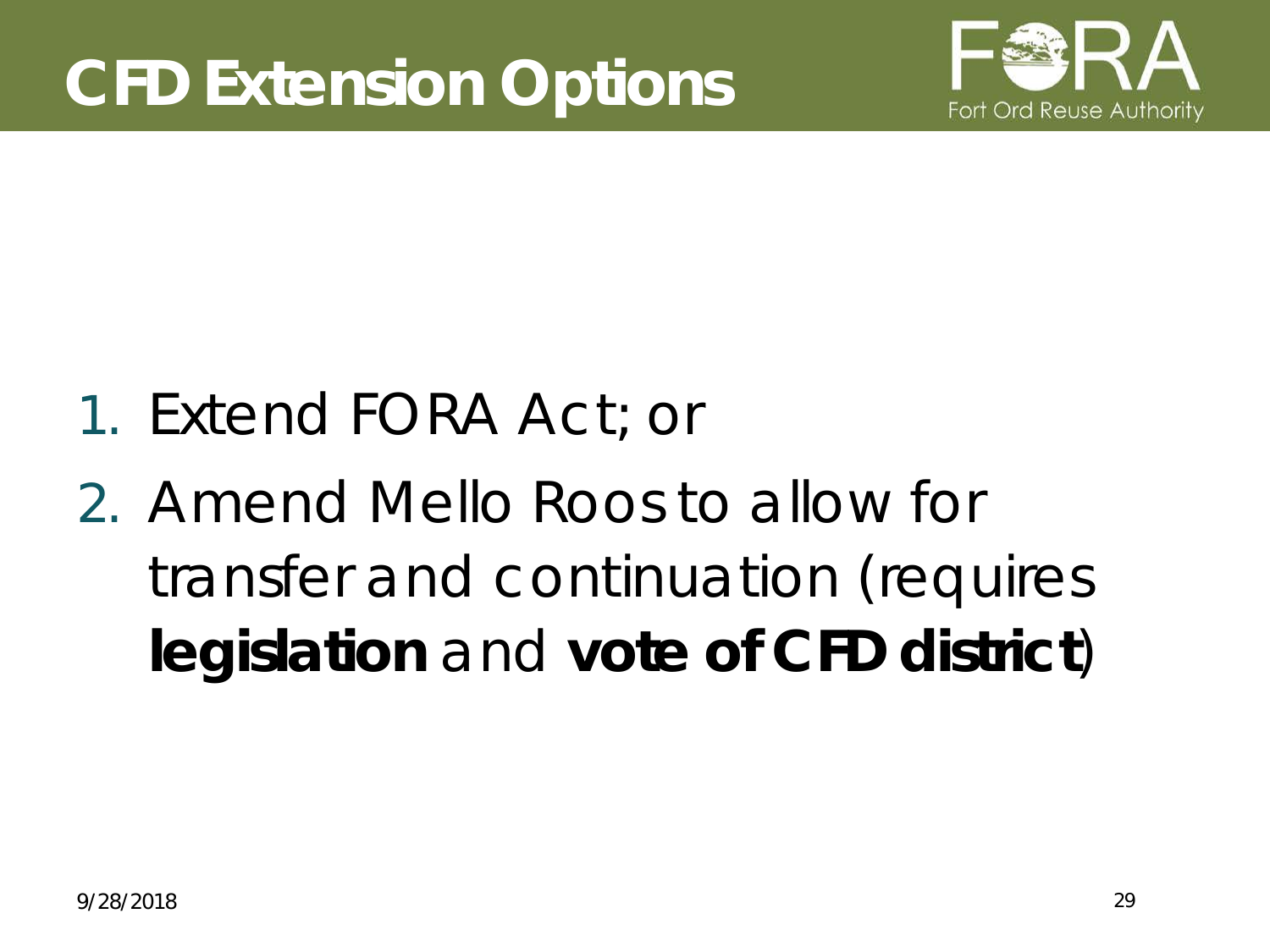### **Transition Summary (Expenses)**



| <b>Major Obligations</b>  | <b>Assignments</b>                                                                                             | <b>POST-</b><br>2020 | 2029           |
|---------------------------|----------------------------------------------------------------------------------------------------------------|----------------------|----------------|
| <b>Expenses</b>           |                                                                                                                |                      |                |
| Transportation/Transit    | Jurisdictions - On-site and Off-site<br>projects; TAMC - Regional Projects<br>and Transit or Extension of FORA | \$132.3 M            | $\Omega$       |
| <b>Water Augmentation</b> | MCWD/MRWPCA/Extension of<br><b>FORA</b>                                                                        | \$17.1 M             | $\Omega$       |
| Habitat Management        | Fort Ord Habitat Cooperative (JPA)                                                                             | \$45.1M              | $\overline{0}$ |
| Sub-Total                 |                                                                                                                | \$194.5M             | $\Omega$       |
| <b>ESCA Program</b>       | New JPA or County or extension of<br><b>FORA</b>                                                               | $$0M*$               | $\overline{O}$ |
| Total                     |                                                                                                                | \$194.5M             | \$0M           |
| Administrative            | New JPA/All Land use/Voting<br>Members?                                                                        | $6.6 - 8.8M*$        | $()^*$         |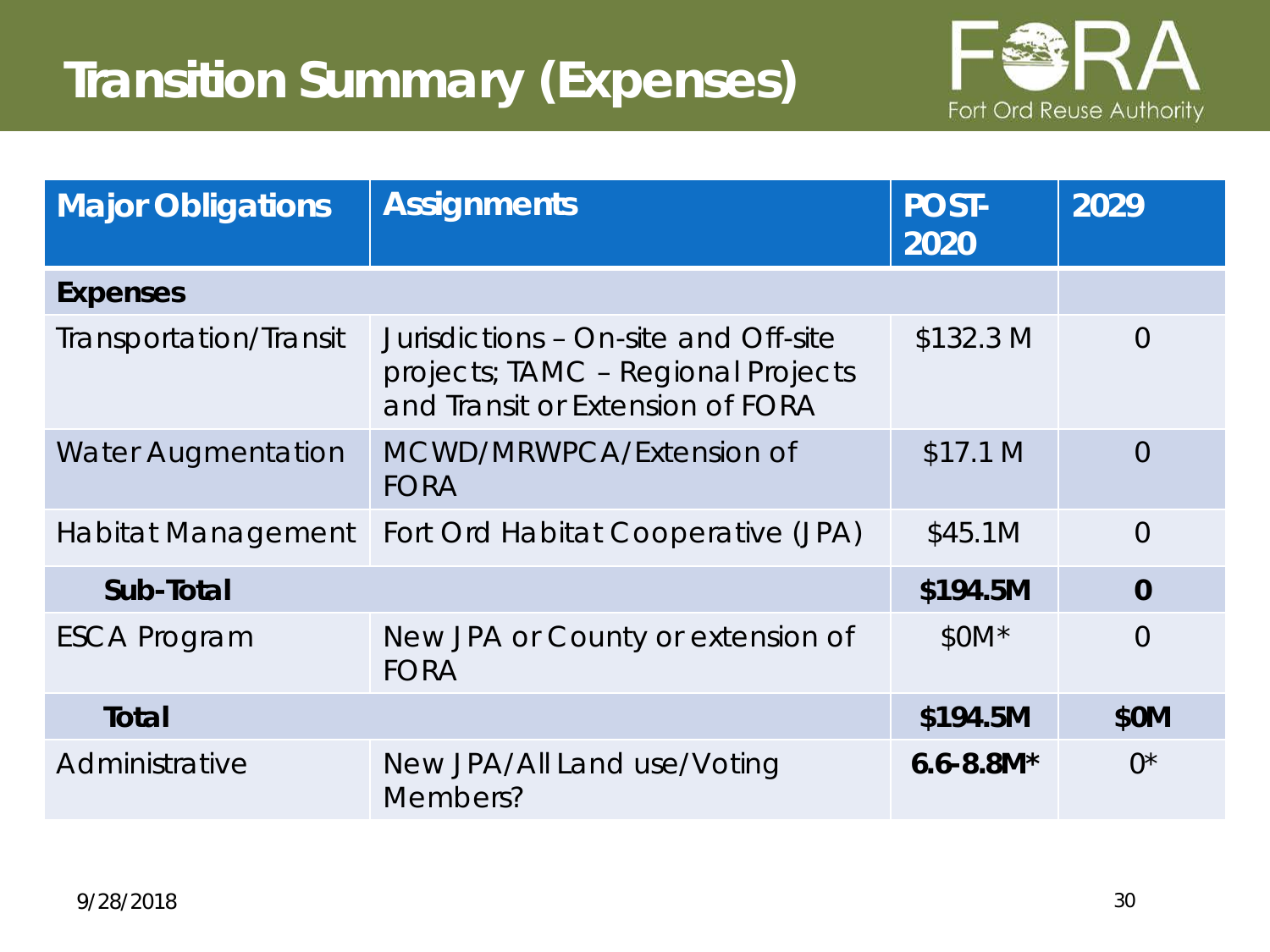## **Transition Plan Approach**



| <b>Jurisdiction</b>    | <b>Habitat</b> |              | <b>Transportation</b>     |             | Water/Wastewater          |            | <b>Total</b>   |             |
|------------------------|----------------|--------------|---------------------------|-------------|---------------------------|------------|----------------|-------------|
|                        |                |              |                           |             |                           |            |                |             |
| <b>Marina</b>          | $\frac{1}{2}$  | 20,142,098   | $\frac{1}{2}$             | 59,026,681  | $\frac{1}{2}$             | 7,626,014  | $\updownarrow$ | 86,794,793  |
|                        |                |              |                           |             |                           |            |                |             |
| Seaside                | $\frac{1}{2}$  | 9,890,402    | $\mathcal{L}$             | 28,983,953  | $\frac{1}{2}$             | 3,744,612  | $\frac{1}{2}$  | 42,618,967  |
| Del Rey<br><b>Oaks</b> | $\frac{1}{2}$  | 7,587,158    | $\mathcal{L}$             | 22,234,265  | $\sqrt[6]{}$              | 2,872,579  | $\oint$        | 32,694,002  |
| County                 | $\frac{1}{2}$  | 4,516,165    | $\frac{1}{2}$             | 13,234,682  | $\frac{1}{2}$             | 1,709,869  | $\frac{1}{2}$  | 19,460,716  |
| UC                     | $\frac{1}{2}$  | 2,935,508    | $\boldsymbol{\mathsf{S}}$ | 8,602,543   | $\boldsymbol{\mathsf{S}}$ | 1,111,415  | $\oint$        | 12,649,466  |
| <b>Monterey</b>        | \$             | 90,323       |                           | \$0         | $\frac{1}{2}$             | 34,197     | $\frac{1}{2}$  | 124,520     |
| Total                  | $\frac{1}{2}$  | 45, 161, 654 | $\boldsymbol{\beta}$      | 132,082,124 | $\frac{1}{2}$             | 17,098,686 | $\frac{1}{2}$  | 194,342,464 |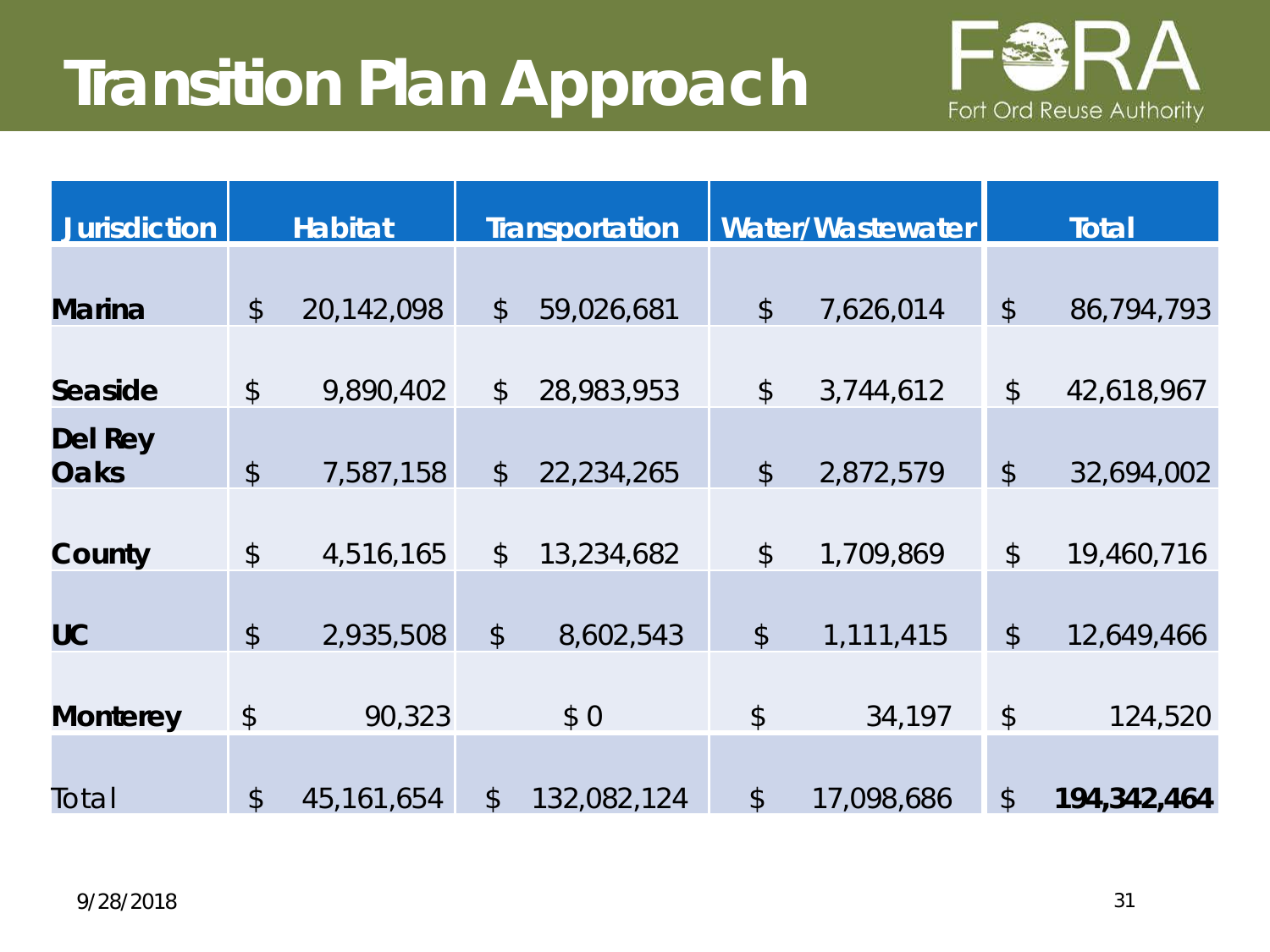## **Transition Plan Approach**



- Assigns dollar contribution per outstanding capital improvement project based upon outstanding development.
- Allows jurisdictions to execute **Transition Plan Implementation Agreements (TPIA)**
	- how to meet the obligations/assignments (generate revenues, share revenues, enforce policies, etc.); and
	- Establish a more jurisdiction refined schedule as outlined in the Transition Plan.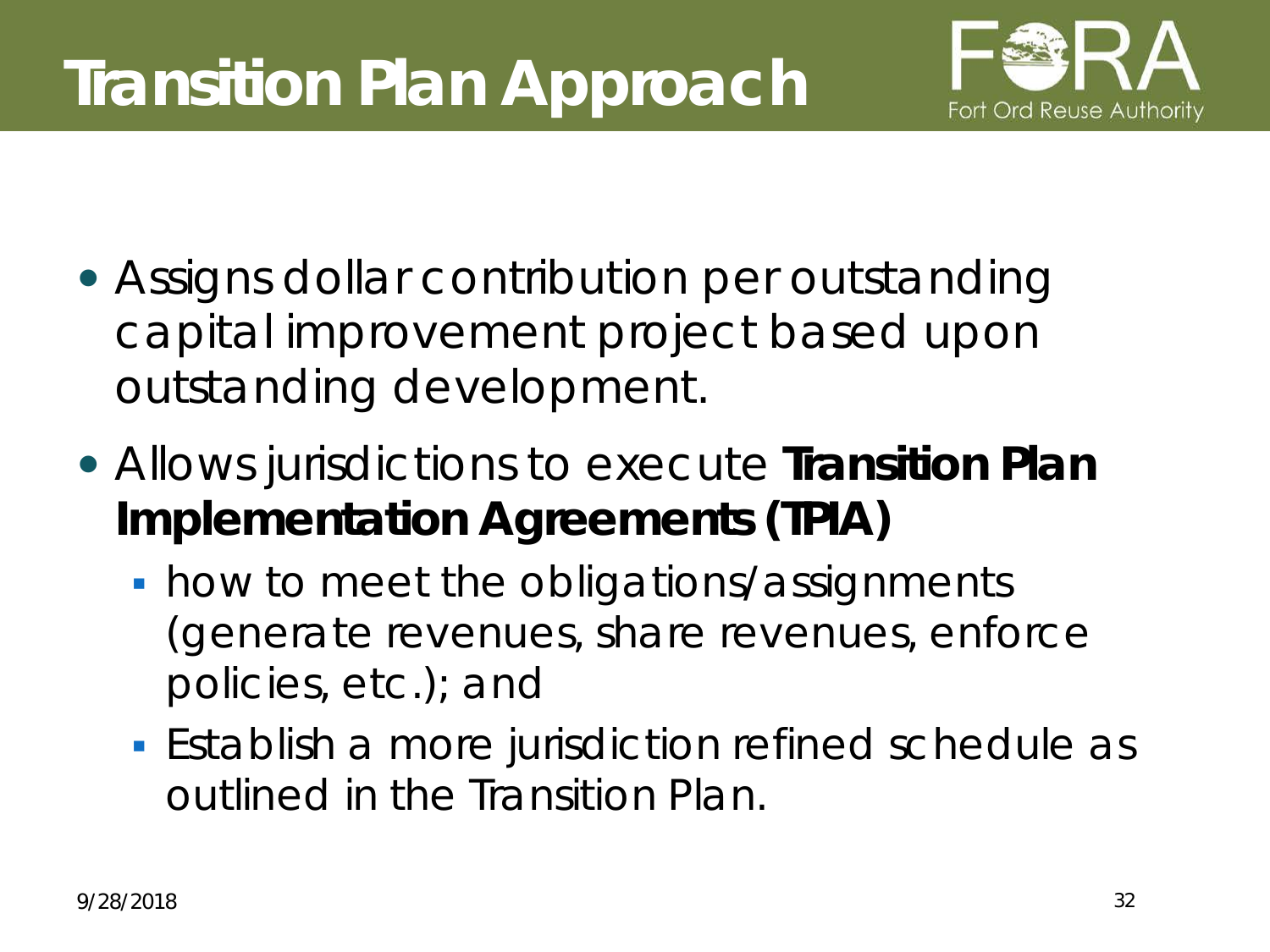



### **ENVIRONMENTAL SERVICES**





California Department of Toxic Substances Control

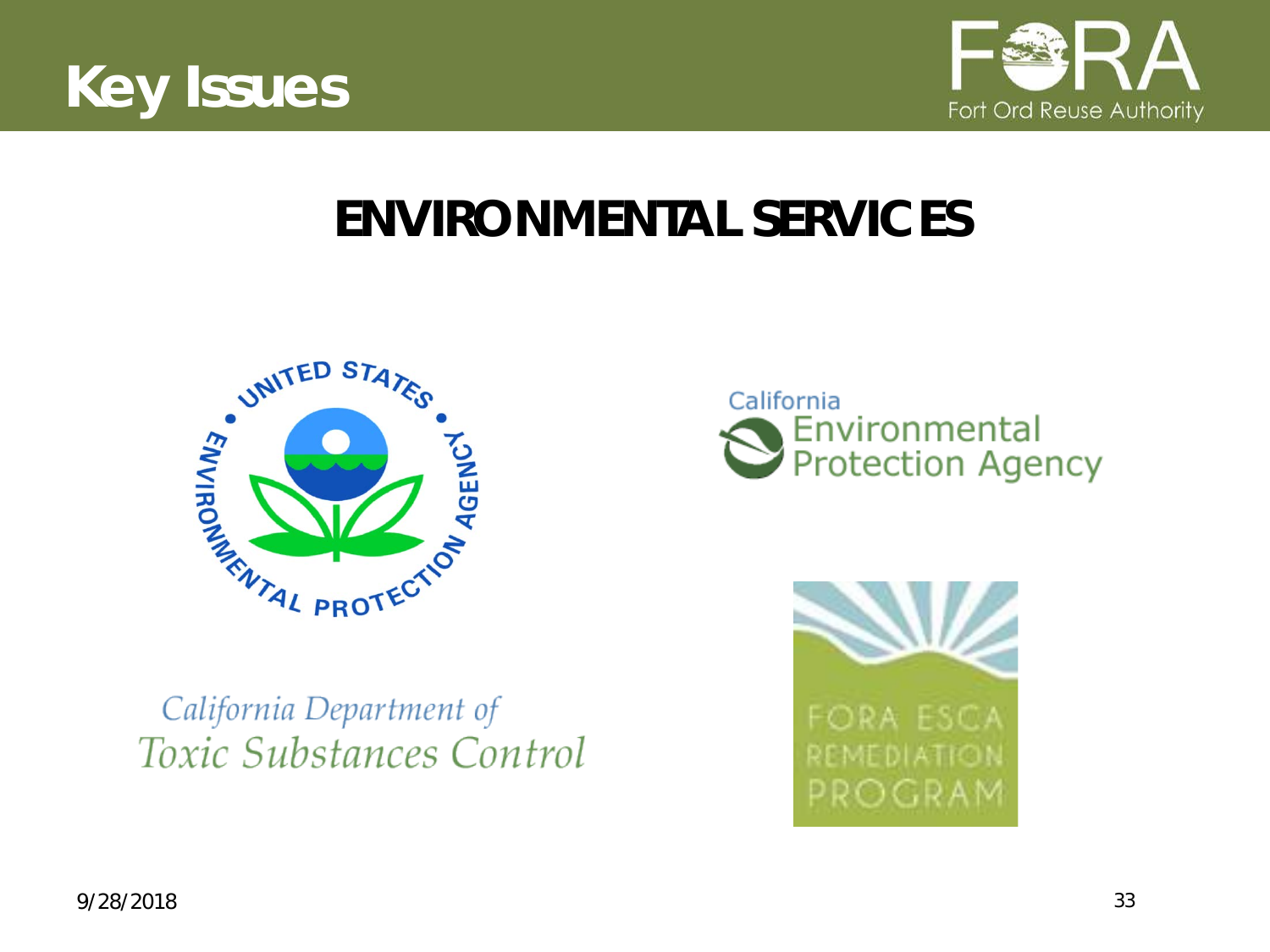

### Single Entity:

- Monterey County
- Seaside
- Marina
- JPA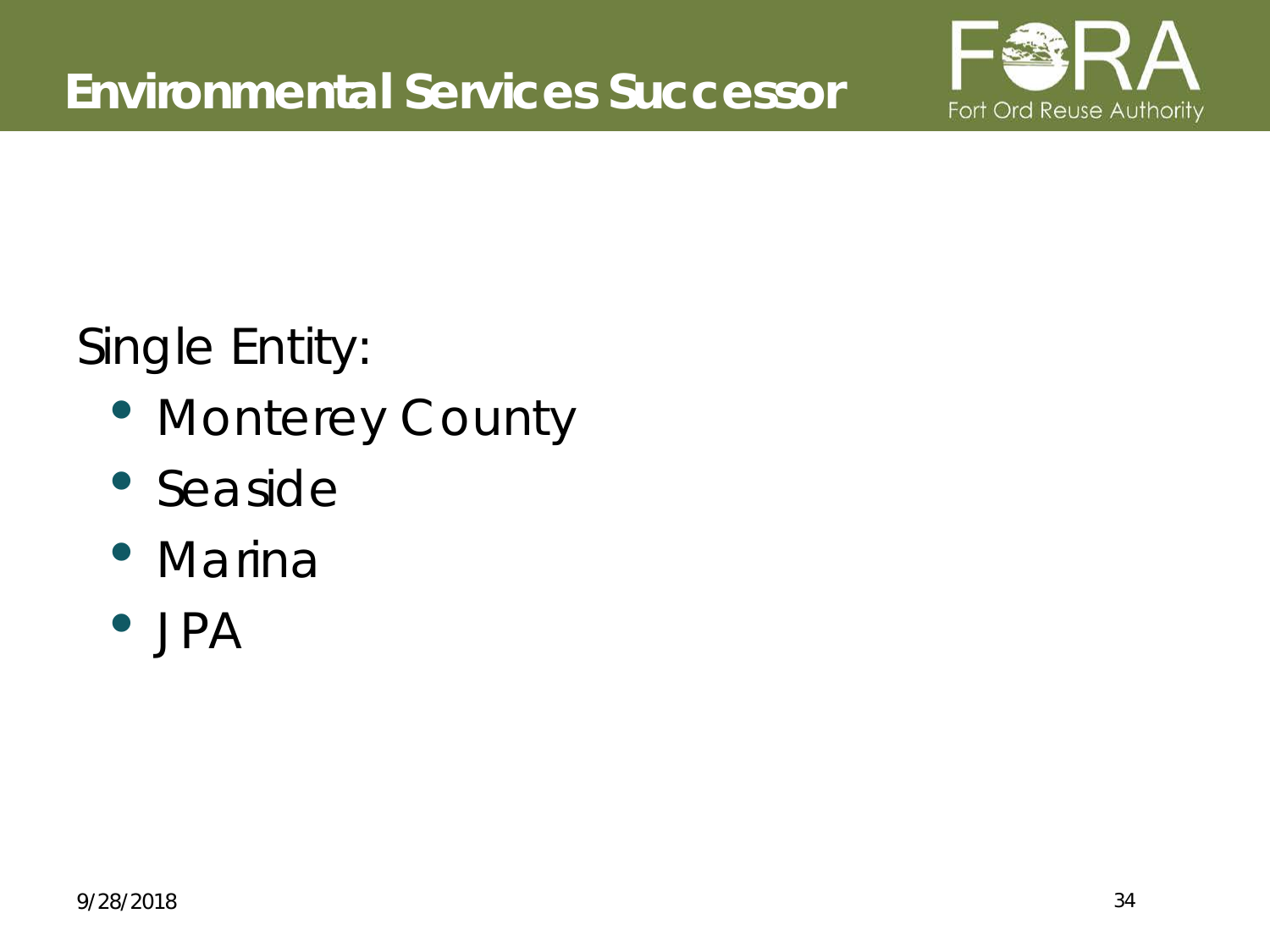

County/Seaside form ESCA JPA as single contact with Army or otherwise agreement one or other;

- **If JPA receives remaining FORA funds,** contractual reimbursement agreements with Army, or insurance policies; and/or
- **In Identify the schedule and/or agreement** between County and Seaside in the **TPIA.**
- **Address potential alternative of FORA** implementation of ESCA contract during a Transition Plan Implementation extension of the FORA Act.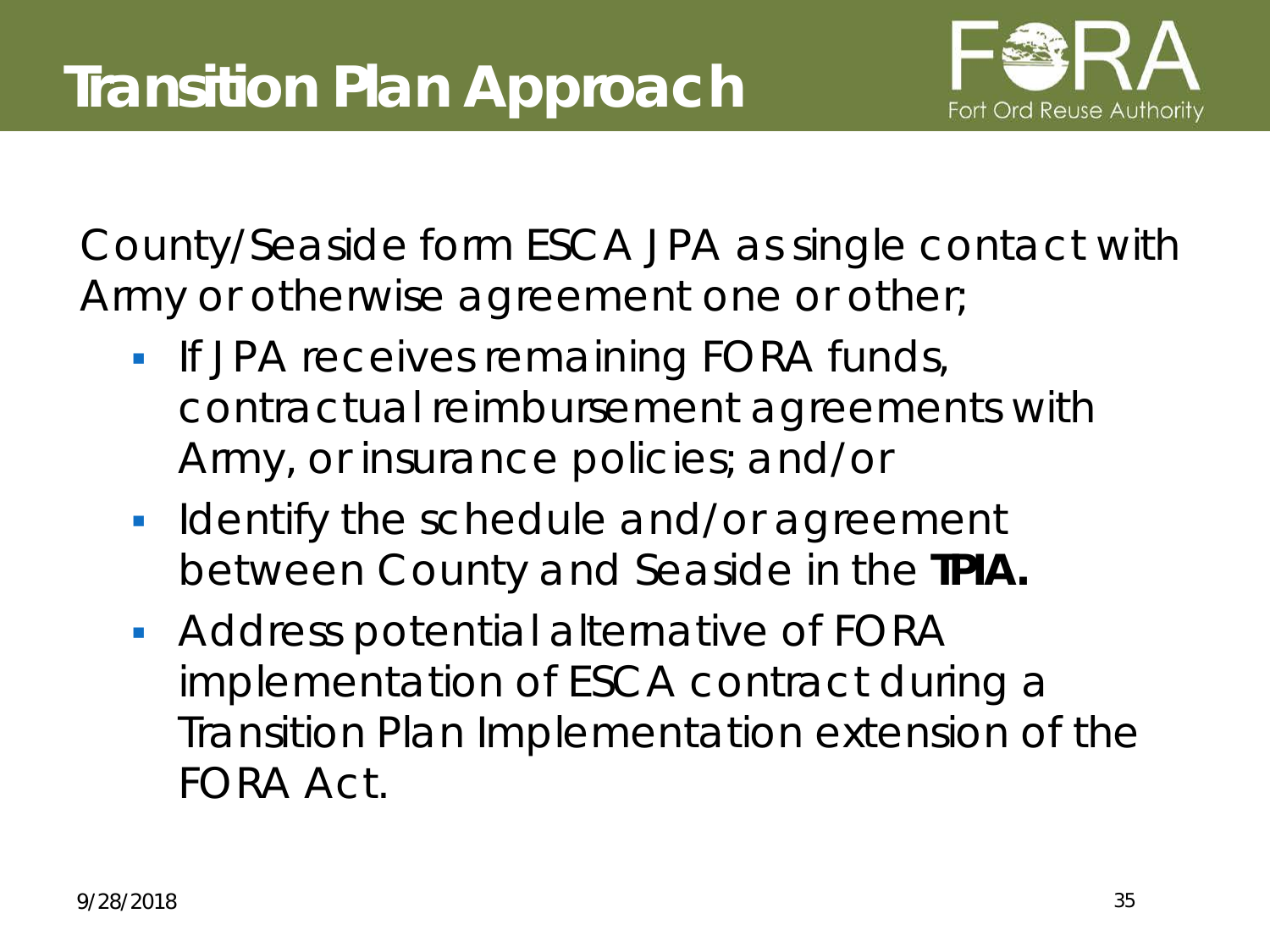

#### **Section 67700: End Date** and for **what purpose:**

EG. (Transition Plan Implementation period up to 10 years or until Transition Plan has been implemented)

EG. (Change end date/Clarify FORA Board's power to determine and assign its assets/liabilities/obligations on all member and ex-officio members and LAFCO's enforcement powers.)

**Section 67660: Board membership** – underlying land use jurisdictions only and/or all and/or add CSUMB; Reduce members but include voting weight; contractual exit

**Section 67688: Conduct of Business**. Unanimous vote clarification. All action by single majority vote.

**Section 67684: Policy Enforcement** Nature and extent of FORA Policy Enforcement (prevailing wage, affordable housing, jobs/housing balance, etc.)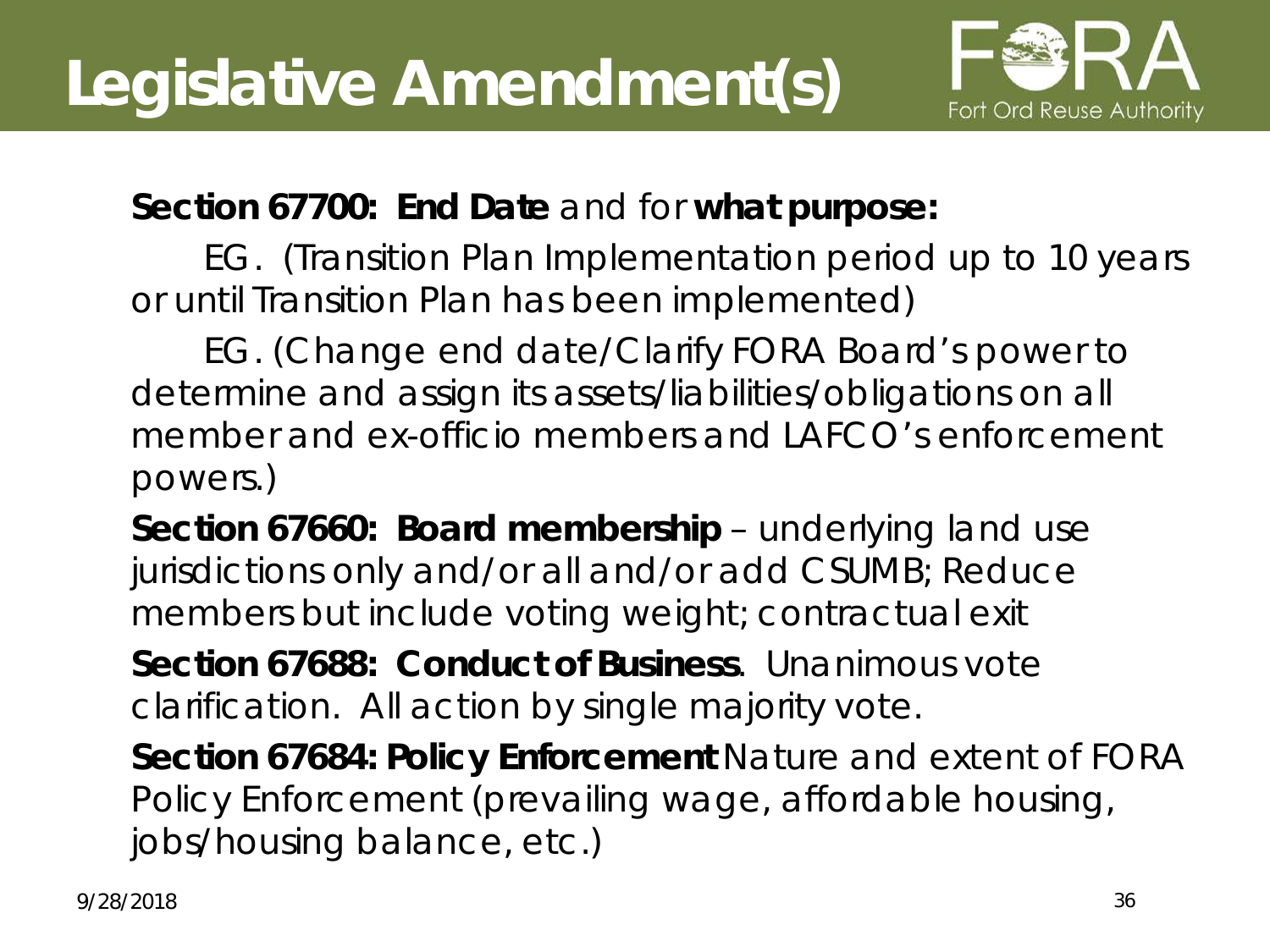

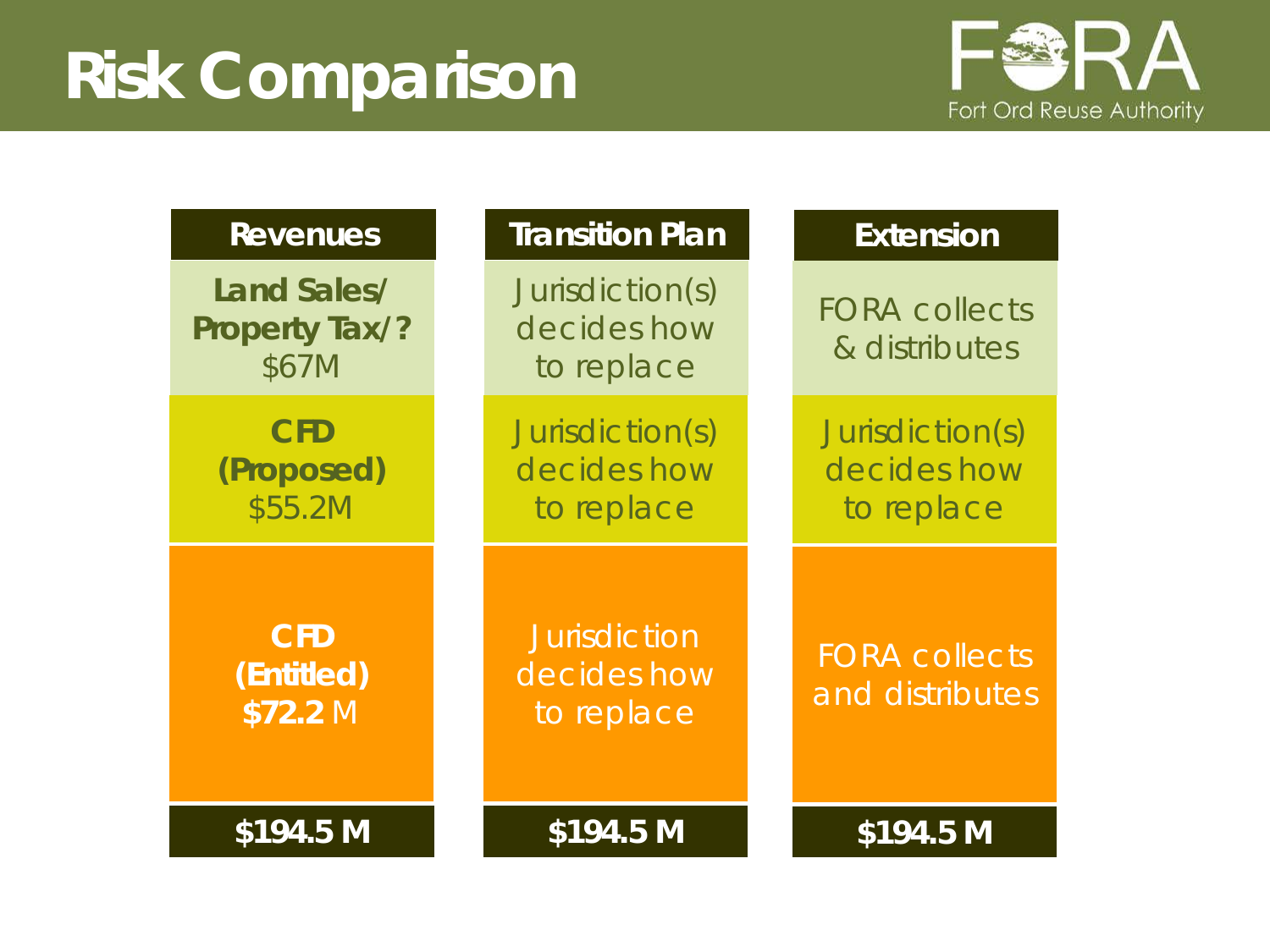

## Please send Transition Plan questions and comments to:

## **planning@fora.org**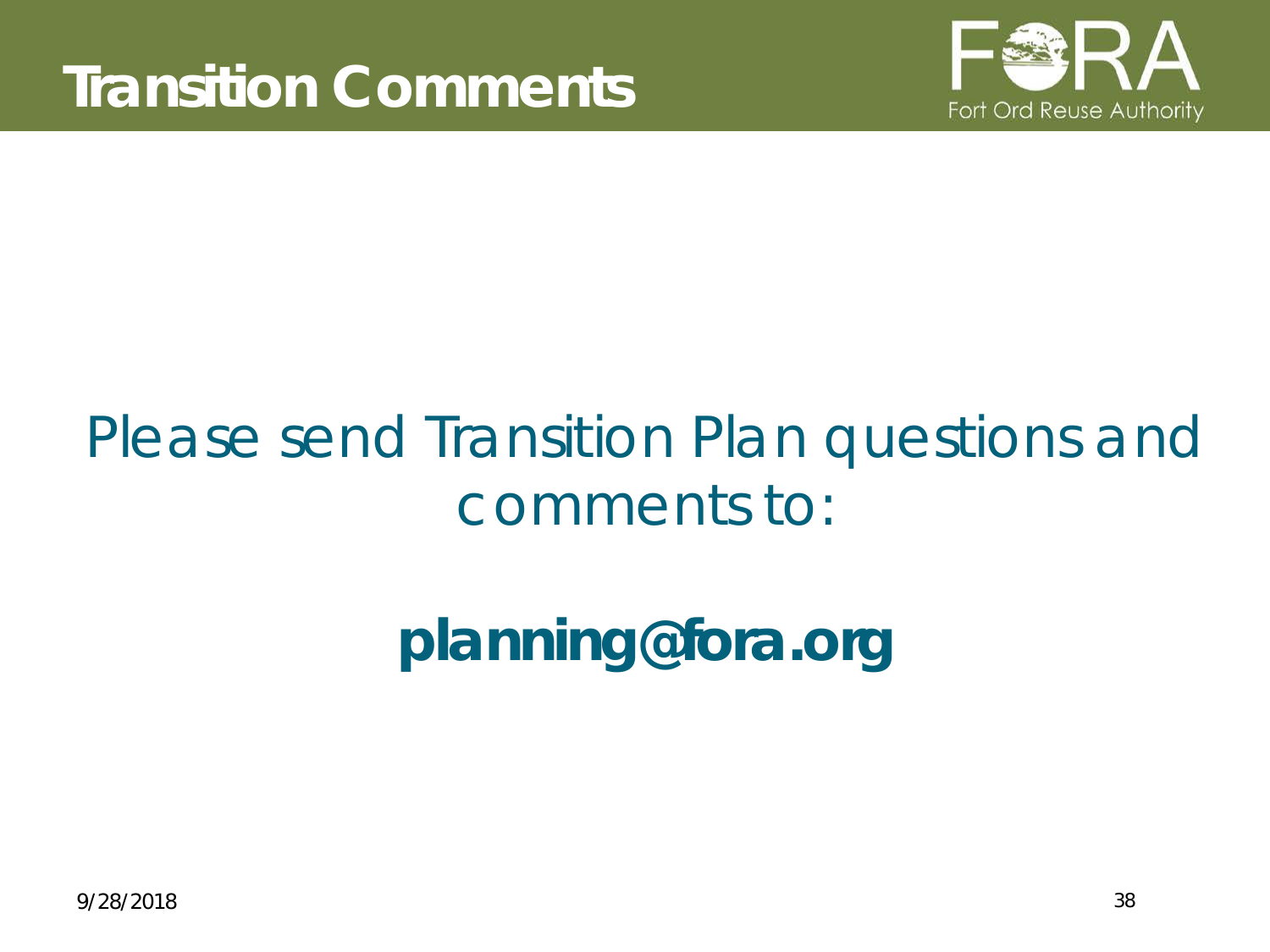

### **Timeline**

- **Board approves Transition Plan Resolution**
- October 2018-March 2019 Transition Plan Implementation Agreement negotiation and execution period
- December 2018 submit Transition Plan and any Transition Plan Implementation Agreements to LAFCO
- March 2019 Evaluation of next steps given TPIA status/Jurisdiction/unresolved Issues